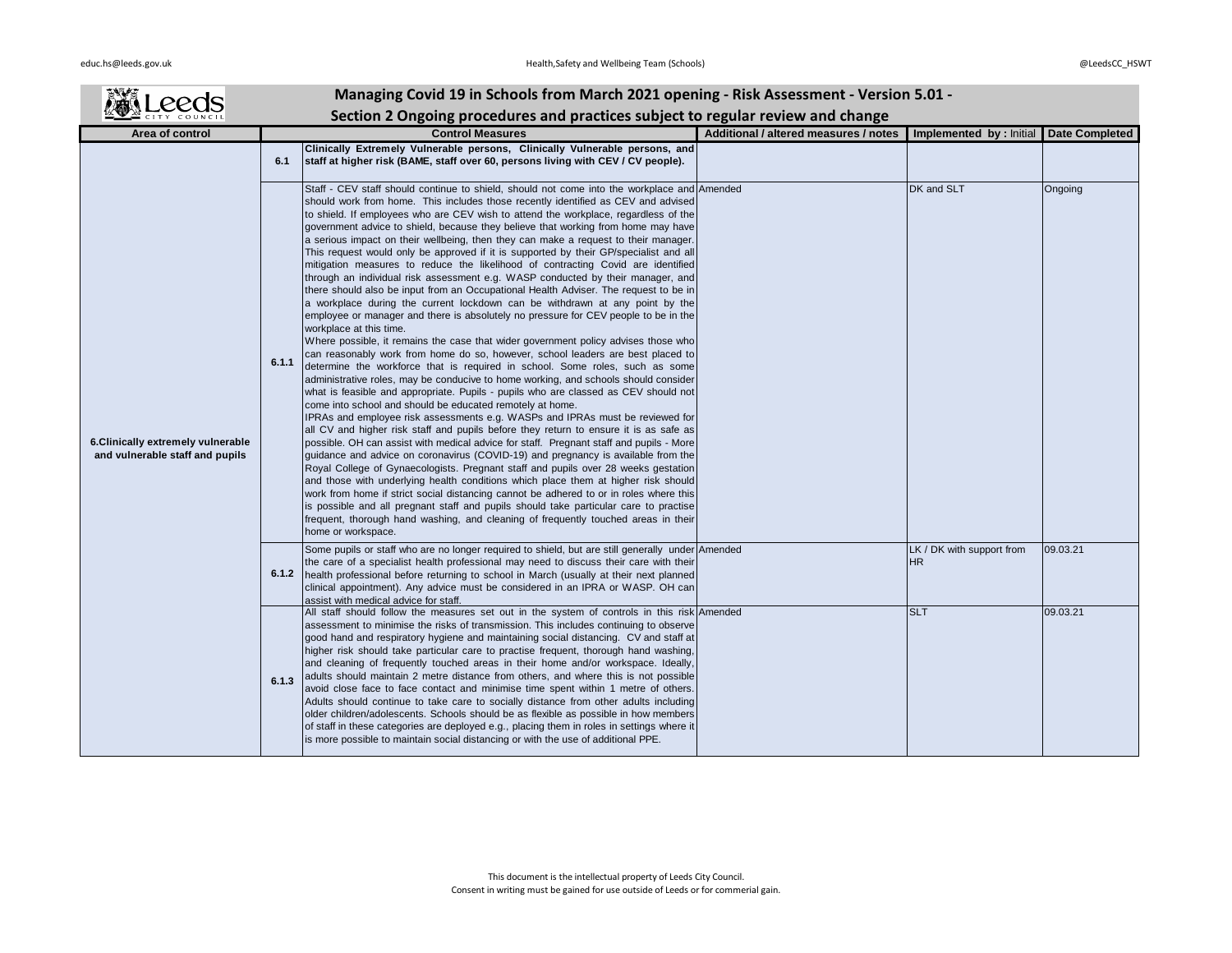|                                 | 6.1.4 | Staff who live with someone who is CEV but who are not CEV themselves, can still Amended<br>attend work where home-working is not possible and they should ensure they maintain<br>good prevention practice in the workplace and home settings, unless they have been<br>advised otherwise by an individual letter from the NHS or a specialist doctor. Staff<br>who live with those who are CV can attend the workplace and they should ensure they<br>maintain good prevention practice in the workplace and at home. People who live with<br>those who may have comparatively increased risk from coronavirus (COVID-19) can<br>attend the workplace. People who live with CEV or CV persons should have their<br>COVID risk assessment reviewed to see if additional control measures such as<br>staggered start and finish times to avoid rush hour, working in lower risk roles / with<br>lower risk year groups, additional PPE, working with smaller group sizes than full<br>classes, changing clothes / showering on return home could be put in place. | <b>SLT</b>       | Ongoing          |
|---------------------------------|-------|-------------------------------------------------------------------------------------------------------------------------------------------------------------------------------------------------------------------------------------------------------------------------------------------------------------------------------------------------------------------------------------------------------------------------------------------------------------------------------------------------------------------------------------------------------------------------------------------------------------------------------------------------------------------------------------------------------------------------------------------------------------------------------------------------------------------------------------------------------------------------------------------------------------------------------------------------------------------------------------------------------------------------------------------------------------------|------------------|------------------|
| 7. Persons who are already      | 7.1   | All persons who are displaying symptoms must not come into school and should follow<br>Government guidance on self isolating including test and trace.                                                                                                                                                                                                                                                                                                                                                                                                                                                                                                                                                                                                                                                                                                                                                                                                                                                                                                            | SLT / Admin Team | Already in place |
| displaying Coronavirus symptoms | 7.2   | Persons whose family members are displaying symptoms of Coronavirus must follow<br>Government guidance regarding self isolating including test and trace.                                                                                                                                                                                                                                                                                                                                                                                                                                                                                                                                                                                                                                                                                                                                                                                                                                                                                                         | As above         | As above         |
|                                 | 8.1   | All persons who develop Coronavirus symptoms in between attendance times or whilst<br>on site, should follow government guidance on self-isolating (including isolating for at<br>least 10 days) and including test and trace. Staff or pupils on site when they develop<br>symptoms should be sent home as soon as possible. All staff and pupils who are<br>attending an education or childcare setting will have access to a test if they display<br>symptoms of coronavirus. Settings have been provided with a small number of home<br>testing kits that they can give directly to parents/carers collecting a pupil or to staff<br>members who have developed symptoms at their setting where they think providing<br>one will significantly increase the likelihood of them getting tested. Advice will be<br>provided alongside these kits.                                                                                                                                                                                                               | As above         | As above         |
|                                 | 8.2   | Whilst awaiting pick up persons should be isolated in a separate area with a closed<br>door (and preferably an open window). Pupils will need to be supervised whilst this<br>takes place. Consider if you can set aside a separate room to be available for<br>potential isolation of staff and pupils. If it is not possible to isolate them, move them to<br>an area which is at least 2 metres away from other people.                                                                                                                                                                                                                                                                                                                                                                                                                                                                                                                                                                                                                                        | As above         | As above         |
|                                 | 8.3   | An IIR face mask should be worn by the supervising adult if a distance of 2 metres<br>cannot be maintained. If contact with the child or young person is necessary, then<br>gloves, an apron and a IIR face mask should be worn by the supervising adult. If a<br>risk assessment determines that there is a risk of splashing to the eyes, for example<br>from coughing, spitting, or vomiting, then eye protection should also be worn.                                                                                                                                                                                                                                                                                                                                                                                                                                                                                                                                                                                                                         | As above         | As above         |
|                                 | 8.4   | Where the initial child, young person or staff member with symptoms tests negative,<br>they can return to their setting and the fellow household members can end their self-<br>isolation.<br>Where a contact traced child, young person, or staff member tests negative following<br>the development of symptoms they will need to continue self-isolating until 10 days<br>after symptoms have started. Fellow household members can end their self-isolation.                                                                                                                                                                                                                                                                                                                                                                                                                                                                                                                                                                                                  | As above         | As above         |
|                                 | 8.5   | Where a child, young person or staff member tests positive, or there is an overall<br>rise in sickness absence where coronavirus (COVID-19) is suspected, you can<br>contact the DfE helpline for advice around which bubble(s) should be collapsed and<br>staff and pupils sent home and advised to self-isolate for 10 days. The other<br>household members of that wider class or group do not need to self-isolate unless the<br>child, young person or staff member they live with in that group subsequently develops<br>symptoms. Inform DCS Alert using form PCIF 01.                                                                                                                                                                                                                                                                                                                                                                                                                                                                                     | As above         | As above         |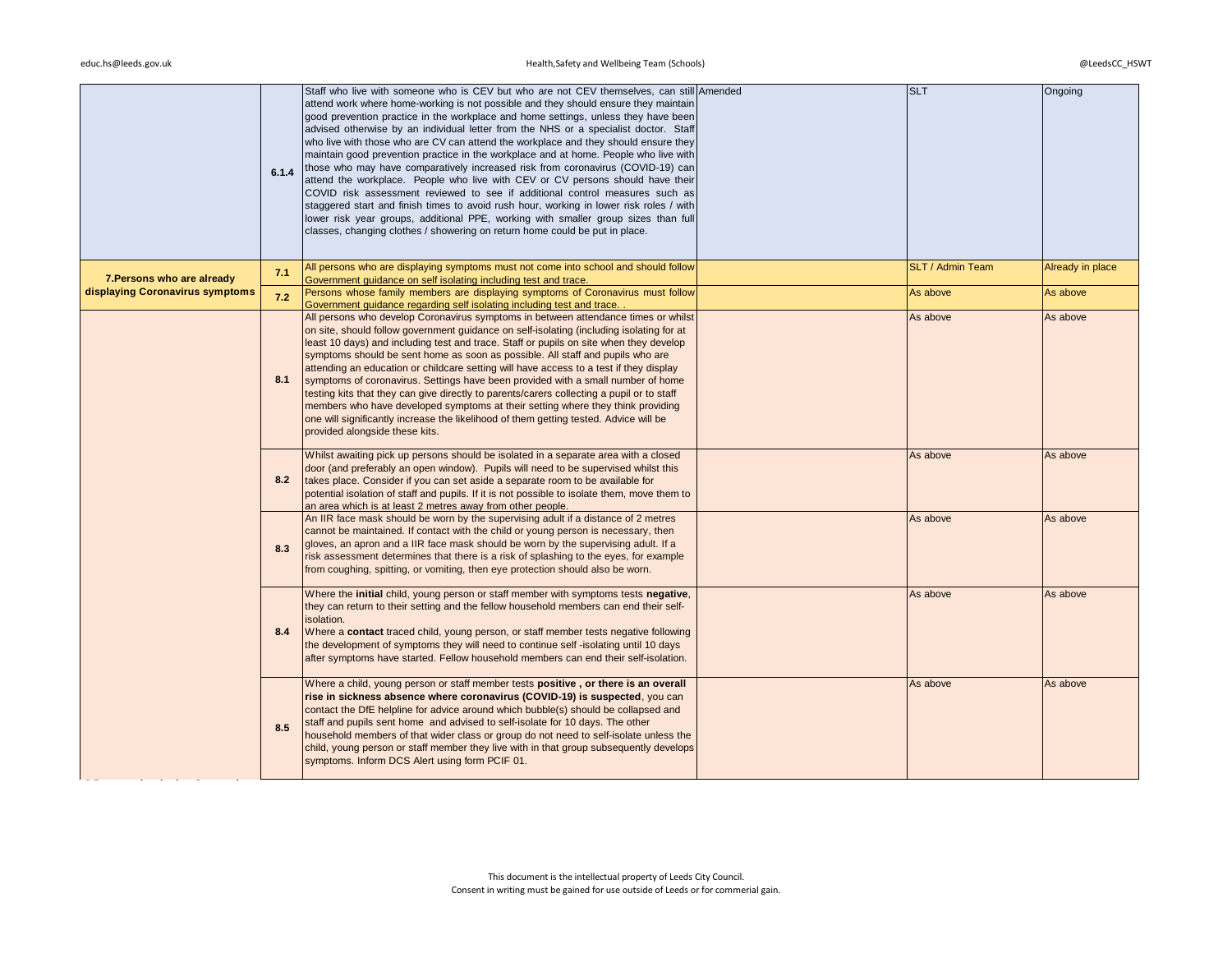# educ.hs@leeds.gov.uk @LeedsCC\_HSWT Health,Safety and Wellbeing Team (Schools) entitled and the state of the state of the state of the state of the state of the state of the state of the state of the state of the state of t

| <b>8. Persons developing Coronavirus</b><br>symptoms who have been on site<br>previously or persons who develop<br>symptoms whilst on site | 8.6  | If settings have 2 or more confirmed cases in connected groups within 14 days they<br>may have an outbreak, and should contact the PHE helpline. Alternatively you can<br>contact the DfE Helpline on 0800 046 8687 and select option 1 for advice on the<br>action to take in response to a positive case. In some cases, health protection teams<br>may recommend that a larger number of other pupils self-isolate at home as a<br>precautionary measure - perhaps the whole site or year group. If settings are<br>implementing controls from this list, addressing the risks they have identified and<br>therefore reducing transmission risks, whole setting closure based on cases within the<br>setting will not generally be necessary, and should not be considered except on the<br>advice of health protection teams. Inform DCS Alert using form PCIF 01. |         | As above         | As above         |
|--------------------------------------------------------------------------------------------------------------------------------------------|------|------------------------------------------------------------------------------------------------------------------------------------------------------------------------------------------------------------------------------------------------------------------------------------------------------------------------------------------------------------------------------------------------------------------------------------------------------------------------------------------------------------------------------------------------------------------------------------------------------------------------------------------------------------------------------------------------------------------------------------------------------------------------------------------------------------------------------------------------------------------------|---------|------------------|------------------|
|                                                                                                                                            | 8.7  | If a member of staff has helped someone who was unwell with a new, continuous<br>cough or a high temperature, they do not need to go home unless they develop<br>symptoms themselves or the pupil or staff member subsequently tests positive. They<br>should wash their hands thoroughly for 20 seconds after any contact with someone<br>who is unwell.                                                                                                                                                                                                                                                                                                                                                                                                                                                                                                              |         | As above         | As above         |
|                                                                                                                                            | 8.8  | Clean core areas those staff or pupils have been in with standard cleaners /<br>disinfectants.                                                                                                                                                                                                                                                                                                                                                                                                                                                                                                                                                                                                                                                                                                                                                                         |         | VI               | As above         |
|                                                                                                                                            | 8.9  | A separate sanitary facility should be provided for individuals who display symptoms.<br>These should be cleaned and disinfected using standard cleaning products before<br>being used by anyone else as should any areas they are isolated in.                                                                                                                                                                                                                                                                                                                                                                                                                                                                                                                                                                                                                        |         | SLT / Admin Team | As above         |
|                                                                                                                                            | 8.10 | Consider if possible the provision of an additional sterile classroom/space which could<br>be used to move a group to where a member of that group has displayed symptoms.<br>This may enable cleaning and disinfection of the potentially contaminated area.                                                                                                                                                                                                                                                                                                                                                                                                                                                                                                                                                                                                          |         | <b>SLT</b>       | <b>Sep-20</b>    |
|                                                                                                                                            | 8.11 | Public Health England is clear that routinely taking the temperature of pupils is not<br>recommended as this is an unreliable method for identifying coronavirus (COVID-19).                                                                                                                                                                                                                                                                                                                                                                                                                                                                                                                                                                                                                                                                                           |         | <b>SLT</b>       | Ongoing          |
|                                                                                                                                            |      | Follow the quidance in 2021 Bulletin 09 - COVID 19 and CF50 if you have reasonable<br>evidence that a member of staff has contracted Covid-19 through their work activities.<br>Follow the guidance in the simple flowchart for cases - these are all available on<br>Leeds For Learning.                                                                                                                                                                                                                                                                                                                                                                                                                                                                                                                                                                              |         | <b>SLT</b>       | Ongoing          |
|                                                                                                                                            |      | Follow the guidance in the local PHE guidance on Test and Trace,<br>Government / NHS Flow chart and the simple flowchart for cases - these are all<br>available on Leeds For Learning.                                                                                                                                                                                                                                                                                                                                                                                                                                                                                                                                                                                                                                                                                 |         | <b>SLT</b>       | Already in place |
|                                                                                                                                            |      | <b>Useful information on self isolating</b>                                                                                                                                                                                                                                                                                                                                                                                                                                                                                                                                                                                                                                                                                                                                                                                                                            |         |                  |                  |
|                                                                                                                                            |      | https://www.gov.uk/government/publications/covid-19-stay-at-home-guidance/stay-at-<br>home-guidance-for-households-with-possible-coronavirus-covid-19-infection                                                                                                                                                                                                                                                                                                                                                                                                                                                                                                                                                                                                                                                                                                        |         |                  |                  |
|                                                                                                                                            | 9.1  | Travel patterns differ greatly between settings. If those patterns allow, settings should<br>consider staggered starts or adjusting start and finish times to keep groups apart as<br>they arrive and leave. Staggered start and finish times should not reduce the amount<br>of overall teaching time.                                                                                                                                                                                                                                                                                                                                                                                                                                                                                                                                                                |         | <b>SLT</b>       | <b>Jun-20</b>    |
|                                                                                                                                            | 9.2  | Open as many access points into the school grounds during drop off and pick up as<br>possible to assist with social distancing and enabling ease of access for pupils.                                                                                                                                                                                                                                                                                                                                                                                                                                                                                                                                                                                                                                                                                                 | Amended | <b>SLT</b>       | <b>Jun-20</b>    |
|                                                                                                                                            | 9.3  | Where possible have separate access and exit points into the building for different<br>groups of pupils and staff as close as possible to their designated classroom / work<br>areas. Rooms / work areas should be accessed directly from outside where possible.                                                                                                                                                                                                                                                                                                                                                                                                                                                                                                                                                                                                      |         | <b>SLT</b>       | <b>Jun-20</b>    |
| 9. Controlling access into the<br>school for staff, pupils and                                                                             | 9.4  | Where possible, at drop off and pick up times to avoid the contamination of door<br>handles doors should be kept open or only opened / closed by the member of staff<br>responsible for that area and regularly cleaned / sanitised. Safeguarding and health<br>and safety must be assessed to see if this is appropriate, especially for younger<br>children and pupils with SEN needs and fire procedures will need to be altered to<br>ensure those doors are closed should the fire alarm sound.                                                                                                                                                                                                                                                                                                                                                                   |         | SLT / VI         | <b>Jun-20</b>    |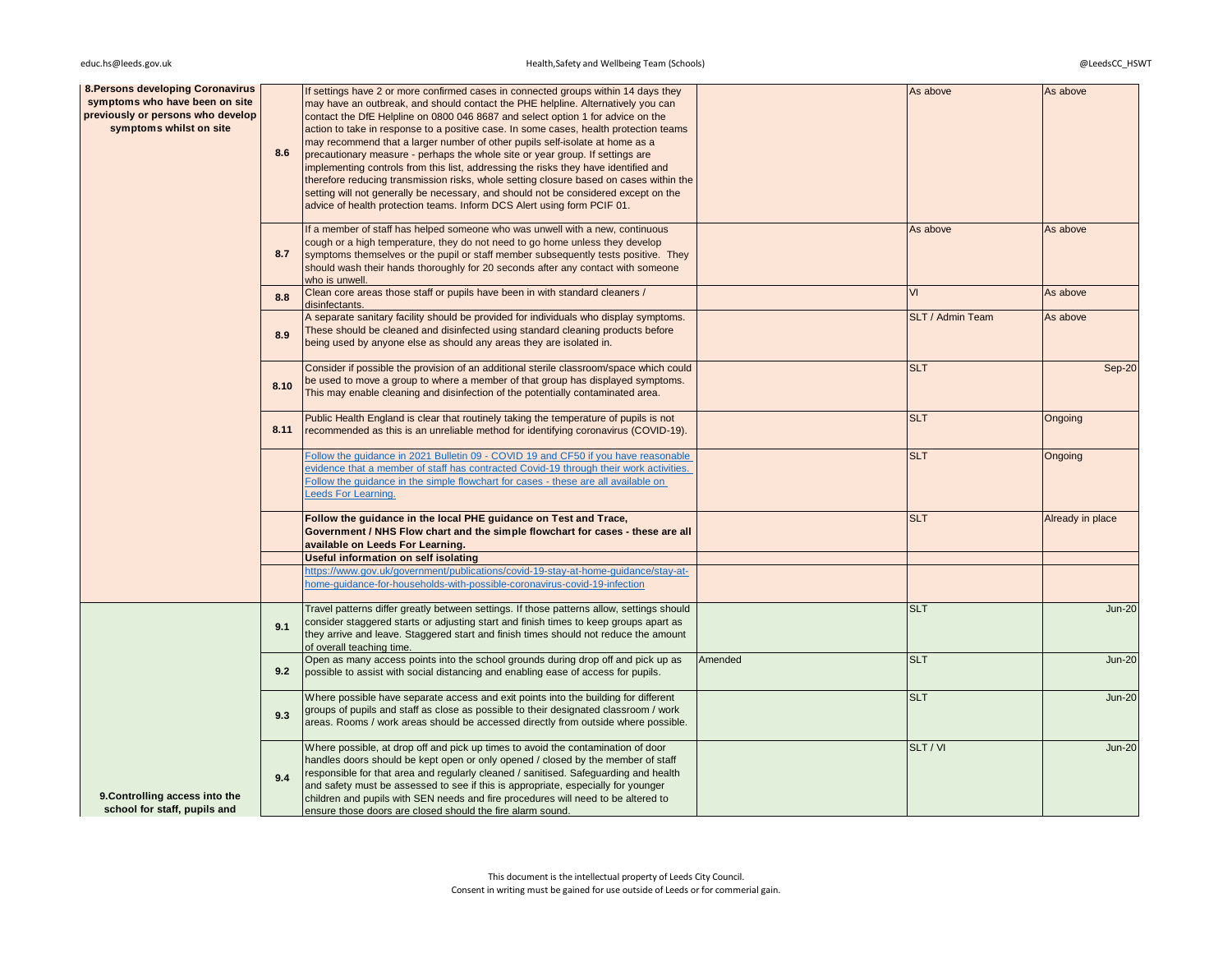## $educ.hs@leads.gov.uk$

# educ.hsafety and Wellbeing Team (Schools) @LeedsCC\_HSWT and Wellbeing Team (Schools) @LeedsCC\_HSWT

| members of the public.                                                      |        | Parents and carers should be advised not to congregate in playgrounds / outside<br>school and to observe social distancing. If possible areas outside drop off / pick up        | Amended | All staff  | <b>Jun-20</b>  |
|-----------------------------------------------------------------------------|--------|---------------------------------------------------------------------------------------------------------------------------------------------------------------------------------|---------|------------|----------------|
|                                                                             | 9.5    | points could be marked with social distance markers to help. Heads have the                                                                                                     |         |            |                |
|                                                                             |        | discretion to ask parents / carers / visitors to wear face coverings when on the school                                                                                         |         |            |                |
|                                                                             |        | grounds where social distancing of 2m is difficult to achieve or not being adhered to.                                                                                          |         |            |                |
|                                                                             | 9.6    | Parents and carers should be advised that where possible only one adult at a time                                                                                               |         | <b>SLT</b> | <b>Mar-20</b>  |
|                                                                             |        | should accompany their child to / from school.                                                                                                                                  |         |            |                |
|                                                                             | 9.7    | Parents and carers should be informed they should only come into the school building<br>via the office reception area and by prior arrangement where possible.                  |         | <b>SLT</b> | Mar-20         |
|                                                                             | 9.8    | Staff should access and exit through the closest entrance to the area they will be                                                                                              |         | <b>SLT</b> | Mar-20         |
|                                                                             |        | based in.                                                                                                                                                                       |         |            |                |
|                                                                             | 9.9    | Inform suppliers, contractors, visitors as far as possible of the times the school is<br>open and the procedures for accessing the site if these have changed.                  |         | <b>SLT</b> | Mar-20         |
|                                                                             |        | Building plans can be utilised to plan and mark on any entry or exit routes to provide a                                                                                        |         | <b>SLT</b> | March 20 and   |
|                                                                             | 9.10   | visual document for staff, pupils and parents / carers.                                                                                                                         |         |            | updated later  |
|                                                                             |        | Ensure that staff working in the reception area / office are protected from face to face                                                                                        | Amended | <b>SLT</b> | Screen erected |
|                                                                             | 9.11   | contact e.g via the use of screens. Staff in open reception areas may require face<br>coverings (and face shields) if screens cannot be provided.                               |         |            | summer 2020    |
|                                                                             |        | Have hand wash stations or hand sanitisers at entrance points to the building and get                                                                                           |         | <b>SLT</b> | Mar-20         |
|                                                                             | 10.1   | staff, visitors and pupils to use them on entry.                                                                                                                                |         |            |                |
|                                                                             |        | Pupils and staff should wash their hands with soap and running water for at least 20                                                                                            |         | All staff  | Mar-20         |
|                                                                             |        | seconds on entering their allocated area and at regular intervals throughout the day,                                                                                           |         |            |                |
|                                                                             |        | particularly after going to the toilet, touching faces, coughing or sneezing, learning<br>outside and before and after eating. Paper towels should be available for drying      |         |            |                |
|                                                                             | 10.2   | hands. Hand sanitiser could be utilised where handwashing is not practicable or                                                                                                 |         |            |                |
|                                                                             |        | possible. Staff working with children and young people who spit uncontrollably may                                                                                              |         |            |                |
|                                                                             |        | want more opportunities to wash their hands than other staff, or, children and young                                                                                            |         |            |                |
|                                                                             |        | people who use saliva as a sensory stimulant or who struggle with 'catch it, bin it, kill<br>it' may need more opportunities to wash their hands than children and young people |         |            |                |
|                                                                             |        | who do not.                                                                                                                                                                     |         |            |                |
| 10.Handwashing and hand                                                     | 10.3   | If sinks are not available close to or in classrooms / work areas then hand sanitiser<br>must be provided.                                                                      |         | VI and AC  | Mar-20         |
| sanitisers (N.B Regular and thorough<br>hand cleaning is going to be needed | 10.4   | All persons should wash their hands or use hand sanitiser before leaving the premises<br>or changing work areas.                                                                |         | All staff  | Mar-20         |
| for the foreseeable future.)                                                | 10.5   | Tissues should be available in all group areas and should be single use only and<br>binned after use.                                                                           |         | VI / AC    | Mar-20         |
|                                                                             |        | Any waste products used by staff or pupils that start to show symptoms whilst in                                                                                                |         | VI / AC    | Mar-20         |
|                                                                             | 10.6   | school should be double bagged and kept (securely) for 72 hours before being                                                                                                    |         |            |                |
|                                                                             |        | disposed of via the usual waste route. NB the virus cannot survive on a surface for<br>more than 72 hours according to current guidance.                                        |         |            |                |
|                                                                             |        | In addition staff are to wash hands or use hand sanitiser on entry to staff rooms,                                                                                              |         | All staff  | Mar-20         |
|                                                                             | 10.7   | before and after preparing food and drinks, and before leaving.                                                                                                                 |         |            |                |
|                                                                             |        | Identify if supervision of hand sanitiser use is necessary given the risks around                                                                                               |         | All staff  | Mar-20         |
|                                                                             | 10.8   | ingestion. Small children and pupils with complex needs should continue to be helped<br>to clean their hands properly. Skin friendly skin cleaning wipes can be used as an      |         |            |                |
|                                                                             |        | alternative.                                                                                                                                                                    |         |            |                |
|                                                                             | 10.9   | Sanitising products should be non alcohol based in areas where there may be sparks                                                                                              |         | VI / AC    | Mar-20         |
|                                                                             |        | or naked flames e.g science labs, kitchens and some D&T rooms.                                                                                                                  |         |            |                |
|                                                                             | 11.1   | <b>General Cleaning</b><br>Cleaning should be carried out using standard cleaning chemicals/disinfectant and / or                                                               |         | As above   | As above       |
|                                                                             |        | anti-viral wipes and sprays. Guidance is available in                                                                                                                           |         |            |                |
|                                                                             | 11.1.1 | https://www.gov.uk/government/publications/covid-19-decontamination-in-non-                                                                                                     |         |            |                |
|                                                                             |        | healthcare-settings                                                                                                                                                             |         |            |                |
|                                                                             |        | Have a dedicated provision of cleaning products in each classroom / work area in use                                                                                            |         | As above   | As above       |
|                                                                             |        | containing hand sanitisers, anti - viral wipes / sprays, paper towels, soap, tissues e.g<br>in a container like a storage box, workbox etc so it is easy to pick up and move    |         |            |                |
|                                                                             |        | 11.1.2 around the space as required. These should be stored out of reach of pupils.                                                                                             |         |            |                |
|                                                                             |        | Depending on the layout of spaces and in order to aid social distancing more than 1                                                                                             |         |            |                |
|                                                                             |        | bin may be needed in each room i.e. 1 by staff locations and 1 where pupils are                                                                                                 |         |            |                |
|                                                                             |        | located.                                                                                                                                                                        |         |            |                |

This document is the intellectual property of Leeds City Council.

Consent in writing must be gained for use outside of Leeds or for commerial gain.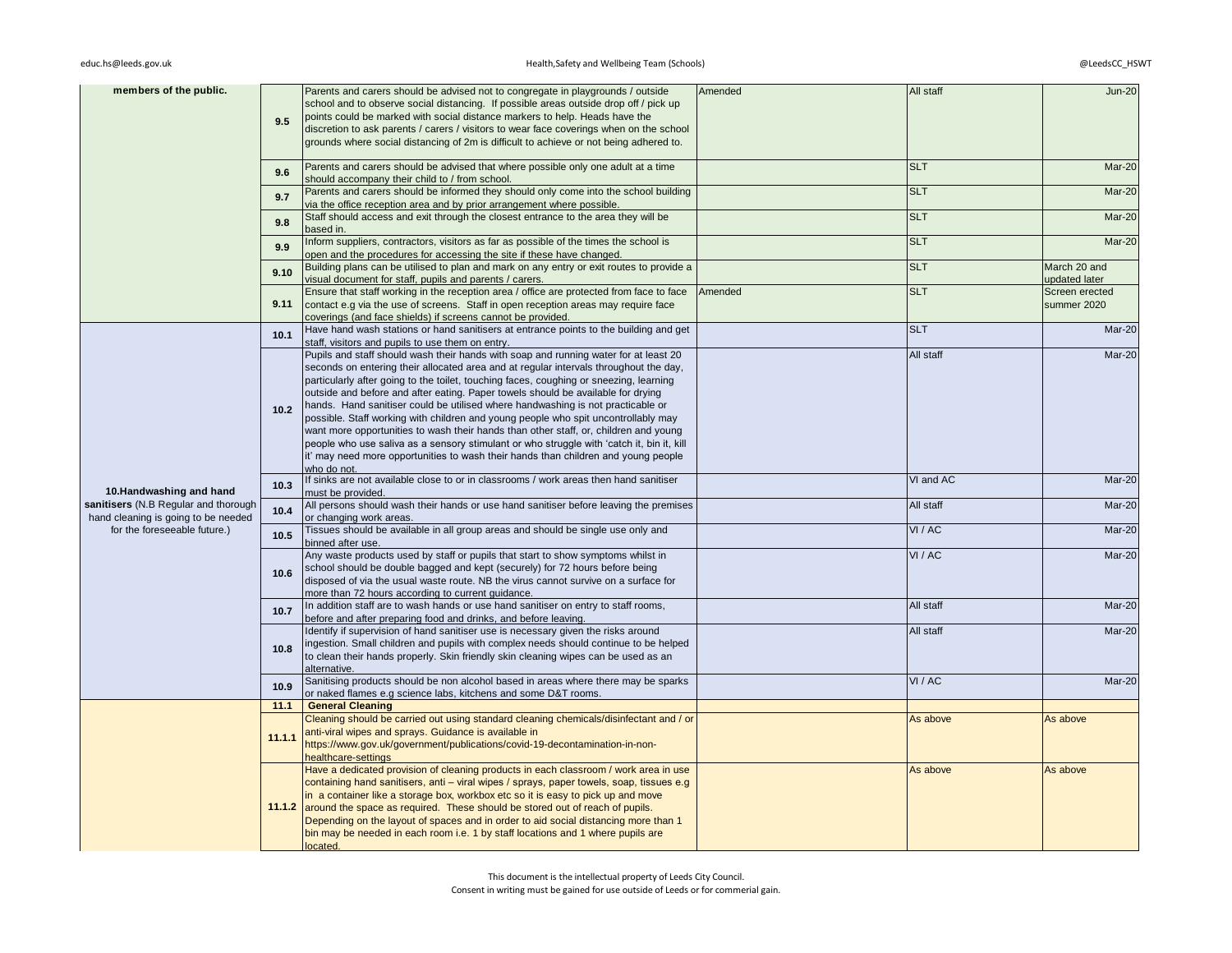|             |        | Frequent cleaning should take place for regularly touched surfaces e.g. door handles,<br>tables, chairs, toilets, wash basins etc. and rooms or shared areas that are used by<br>different groups. Where pupils are able to (based on their ability) it is acceptable for<br>pupils to assist with wiping down dining tables, desks, chairs, equipment etc at the<br>beginning and / or end of a session (which may be a lesson if they are moving rooms),<br>11.1.3 or at regular points throughout the day (if they are not moving spaces / rooms).<br>Cleaning is especially important if other groups will be using the areas / equipment in<br>the next 3 days. They should be supervised to ensure it is done properly and safely. If<br>pupils or staff have allergies to the products they should not use them or they could<br>use non latex gloves (for contact allergies). |                          | As above and all staff     | As above      |
|-------------|--------|---------------------------------------------------------------------------------------------------------------------------------------------------------------------------------------------------------------------------------------------------------------------------------------------------------------------------------------------------------------------------------------------------------------------------------------------------------------------------------------------------------------------------------------------------------------------------------------------------------------------------------------------------------------------------------------------------------------------------------------------------------------------------------------------------------------------------------------------------------------------------------------|--------------------------|----------------------------|---------------|
|             | 11.1.4 | Clean surfaces that children and young people are touching, such as toys, books,<br>desks, chairs, doors, sinks, toilets, light switches, bannisters, more regularly than<br>normal.                                                                                                                                                                                                                                                                                                                                                                                                                                                                                                                                                                                                                                                                                                  |                          | As above and all staff     | As above      |
| 11.Cleaning | 11.1.5 | Shared materials and surfaces should be cleaned and disinfected more frequently.<br>Malleable materials for messy play can be used provided they can be handled by a<br>consistent group of children of and that no one else outside this group can come into<br>contact with it. Alternatively single user alternatives can be used. The malleable<br>material for messy play (for example sand/water/mud) must be able to be used and<br>cleaned - including being replaced - regularly in accordance with the manufacturer's<br>instructions, where applicable. Children and staff should wash their hands thoroughly<br>before and after messy play. Frequently touched surfaces, equipment, tools and<br>resources for messy play should be thoroughly cleaned and dried before they are<br>used by a different group.                                                           | Amended                  | All staff                  | As above      |
|             | 11.1.6 | Staff undertaking wider cleaning should wear disposable gloves and aprons and                                                                                                                                                                                                                                                                                                                                                                                                                                                                                                                                                                                                                                                                                                                                                                                                         |                          | All staff                  | As above      |
|             |        | change these after cleaning each separate area.                                                                                                                                                                                                                                                                                                                                                                                                                                                                                                                                                                                                                                                                                                                                                                                                                                       |                          |                            |               |
|             |        |                                                                                                                                                                                                                                                                                                                                                                                                                                                                                                                                                                                                                                                                                                                                                                                                                                                                                       |                          |                            |               |
|             | 11.2   | Rooms used for Isolating persons displaying symptoms                                                                                                                                                                                                                                                                                                                                                                                                                                                                                                                                                                                                                                                                                                                                                                                                                                  |                          |                            |               |
|             | 11.2.1 | Rooms used for isolating pupils or staff who display symptoms of Coronavirus could<br>be left for 72 hours if possible and then normal cleaning resumed or a deep clean of<br>that room should be undertaken.                                                                                                                                                                                                                                                                                                                                                                                                                                                                                                                                                                                                                                                                         |                          | SLT / cleaning team        | As above      |
|             | 11.3   | <b>Clothing</b>                                                                                                                                                                                                                                                                                                                                                                                                                                                                                                                                                                                                                                                                                                                                                                                                                                                                       |                          |                            |               |
|             | 11.3.1 | There is no need for anything other than normal personal hygiene and washing of<br>clothes following a day in school. Increased ventilation may make school buildings<br>cooler than usual in cold weather so schools should consider allowing pupils to wear<br>additional items of clothing in addition to the school's current uniform. Where this<br>occurs, no extra financial pressure should be placed on parents.                                                                                                                                                                                                                                                                                                                                                                                                                                                             | Amended                  | <b>SLT / Pastoral Team</b> | <b>Mar-21</b> |
|             |        |                                                                                                                                                                                                                                                                                                                                                                                                                                                                                                                                                                                                                                                                                                                                                                                                                                                                                       |                          |                            |               |
|             | 11.4   | <b>Hygiene Suites / Intimate Care Facilities</b>                                                                                                                                                                                                                                                                                                                                                                                                                                                                                                                                                                                                                                                                                                                                                                                                                                      |                          |                            |               |
|             | 11.4.1 | Hygiene suites and intimate care facilities should be cleaned between pupils including<br>slings and hoists, control panels. See Section 17 for PPE guidance.                                                                                                                                                                                                                                                                                                                                                                                                                                                                                                                                                                                                                                                                                                                         |                          | <b>SLT</b>                 | Mar-20        |
|             |        |                                                                                                                                                                                                                                                                                                                                                                                                                                                                                                                                                                                                                                                                                                                                                                                                                                                                                       |                          |                            |               |
|             | 11.5   | <b>Leeds City Council / FM cleaning providers</b>                                                                                                                                                                                                                                                                                                                                                                                                                                                                                                                                                                                                                                                                                                                                                                                                                                     |                          |                            |               |
|             | 11.5.1 | Additional / alterations to cleaning may be available on request - for example LCC FM<br>cleaning may be able to provide:- 1. Changes to contracted cleaning if areas to clean<br>have been reduced then the cleaning team may be able to utilise the extra contracted<br>time to do enhanced cleans of areas, which may include other items not on contract or<br>a more thorough clean of touch points, 2. Cleaning of hard surface toys such as<br>plastics, wood, sports equipment etc. 3. Additional hours throughout the day i.e.<br>midday cleans.                                                                                                                                                                                                                                                                                                                             | Amalgamated into one row | <b>NA</b>                  |               |
|             |        | "Minimising contacts and mixing between people reduces transmission of coronavirus (COVID-<br>19). This is important in all contexts, and schools must consider how to implement this. Schools<br>must do everything possible to minimise contacts and mixing while delivering a broad and<br>balanced curriculum.<br>The overarching principle to apply is reducing the number of contacts between pupils and staff.<br>This can be achieved through keeping groups separate (in 'bubbles') and through maintaining<br>distance between individuals. These are not alternative options and both measures will help,                                                                                                                                                                                                                                                                  | Amended                  | <b>SLT</b>                 | Mar-21        |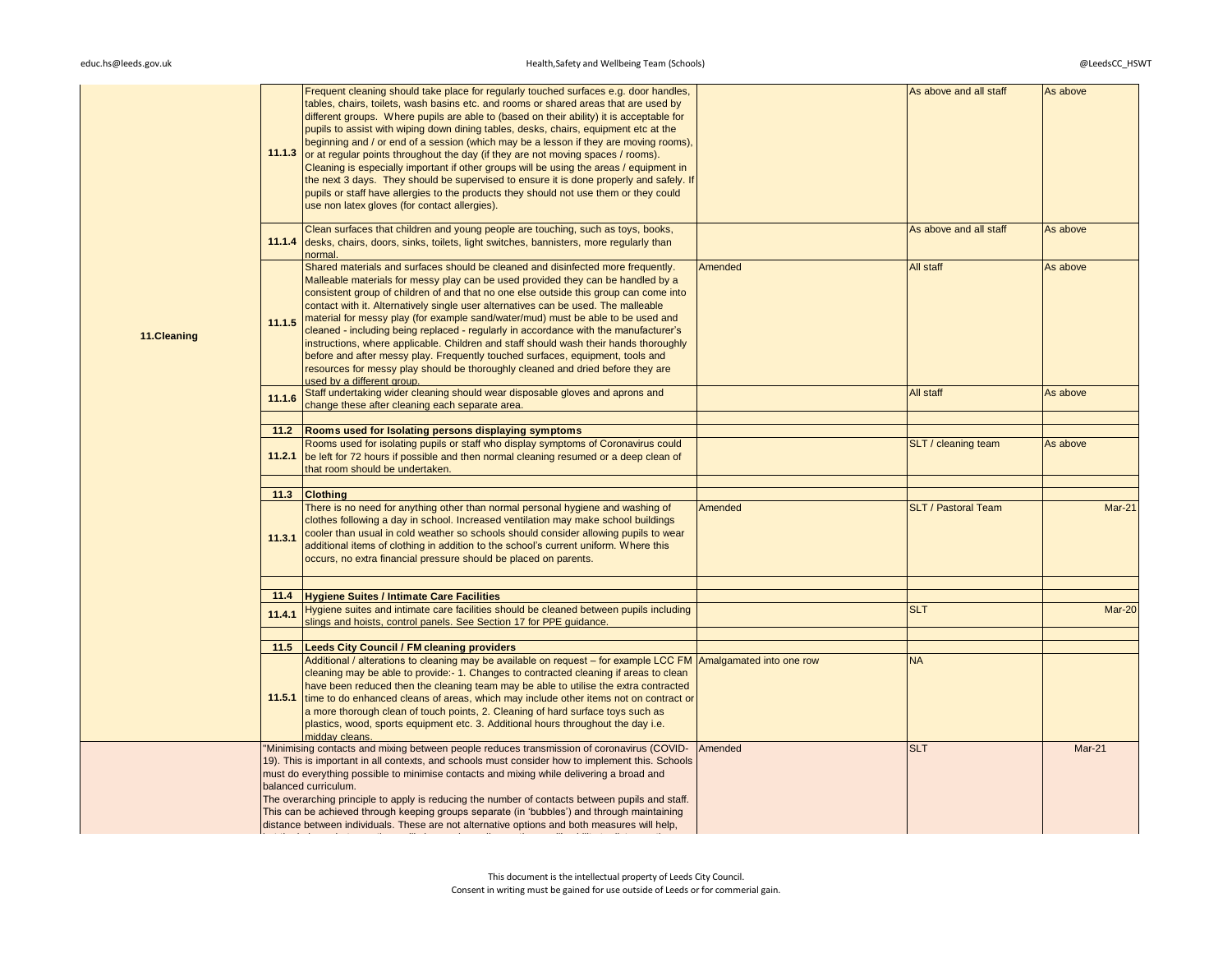| isolate. | but the balance between them will change depending on the: pupil's ability to distance, the<br>layout of the building and the feasibility of keeping distinct groups separate while offering a<br>broad curriculum.<br>Consistent groups reduce the risk of transmission by limiting the number of pupils and staff in<br>contact with each other to only those within the group. Maintaining distinct groups or 'bubbles'<br>that do not mix makes it quicker and easier in the event of a positive case to identify those who<br>may need to self-isolate and to keep that number as small as possible.<br>When using larger groups, the other measures from the system of controls become even more<br>important to minimise transmission risks and the numbers of pupils and staff who need to self-<br>Younger pupils and those with complex needs will not be able to maintain social distancing and<br>it is acceptable for them not to distance within their group.<br>Using small groups can restrict the normal operation of education and present educational and |         |            |               |
|----------|------------------------------------------------------------------------------------------------------------------------------------------------------------------------------------------------------------------------------------------------------------------------------------------------------------------------------------------------------------------------------------------------------------------------------------------------------------------------------------------------------------------------------------------------------------------------------------------------------------------------------------------------------------------------------------------------------------------------------------------------------------------------------------------------------------------------------------------------------------------------------------------------------------------------------------------------------------------------------------------------------------------------------------------------------------------------------|---------|------------|---------------|
|          | paistical challenges<br>12.1 Corridors and Circulation Spaces                                                                                                                                                                                                                                                                                                                                                                                                                                                                                                                                                                                                                                                                                                                                                                                                                                                                                                                                                                                                                |         |            |               |
|          |                                                                                                                                                                                                                                                                                                                                                                                                                                                                                                                                                                                                                                                                                                                                                                                                                                                                                                                                                                                                                                                                              |         |            |               |
| 12.1.1   | Corridors could be marked out with social distancing indicators as a visual aid for<br>staff and pupils if it is appropriate / useful.                                                                                                                                                                                                                                                                                                                                                                                                                                                                                                                                                                                                                                                                                                                                                                                                                                                                                                                                       |         | SLT / PH   | <b>Jun-20</b> |
| 12.1.2   | A system for movement around school, into / out of classrooms, use of toilets should<br>be devised to avoid paths crossing where possible e.g use of one way systems, 2m<br>queues, controlled access / exit. Staggering break times, lunchtimes and lesson<br>change over will help minimise corridor occupancy. Groups should be kept apart and<br>movement around the school site kept to a minimum.                                                                                                                                                                                                                                                                                                                                                                                                                                                                                                                                                                                                                                                                      |         |            |               |
| 12.2     | <b>Bubble sizes and Classrooms / Learning Areas</b>                                                                                                                                                                                                                                                                                                                                                                                                                                                                                                                                                                                                                                                                                                                                                                                                                                                                                                                                                                                                                          |         |            |               |
| 12.2.1   | Settings should assess their circumstances and look to implement 'bubbles' of an<br>appropriate size, to achieve the greatest reduction in contact and mixing, without<br>unduly limiting the quality or breadth of teaching, or access for support and specialist<br>staff and therapists. This may be by class group, year group or phase depending on<br>the age of the pupils, the school layout, the nature of the curriculum and the logistics<br>of breaks, lunchtimes and movement throughout the school. In secondary schools,<br>particularly at KS 4 and KS 5, this is likely to need to be the size of a year group to<br>enable schools to deliver the full range of curriculum subjects and students to receive<br>specialist teaching. If this can be achieved with small groups, they are recommended.<br>At primary school, and in KS 3 schools may be able to implement smaller groups the<br>size of a full class.                                                                                                                                        | Amended | <b>SLT</b> | <b>Jun-20</b> |
| 12.2.2   | Whatever the size of the group, they should be kept apart from other groups where<br>possible and children and young people that are able should be encouraged to keep<br>their distance within groups. Settings with the capability to do it should take steps to<br>limit interaction, sharing of rooms and social spaces between groups as much as<br>possible. It is recognised that younger children and those with complex needs will not<br>be able to maintain social distancing and it is acceptable for them not to distance<br>within their group. For children old enough, they should also be supported to maintain<br>distance and not touch staff and their peers where possible.                                                                                                                                                                                                                                                                                                                                                                             |         | <b>SLT</b> | <b>Jun-20</b> |
| 12.2.3   | Classrooms desks (if in use) should be laid out to enable staff and pupils to move<br>around the room safely and be facing forward or side by side wherever possible and<br>pupils allocated designated desks / spaces where possible / practicable. Furniture /<br>equipment surplus to requirements could be removed to assist social distancing,<br>movement round the class, and reduce potential touch points.                                                                                                                                                                                                                                                                                                                                                                                                                                                                                                                                                                                                                                                          | Amended | <b>SLT</b> | Autumn 20     |
| 12.2.4   | Consider the rotation of resources to limit what needs to be cleaned on a daily basis<br>and to allow access to a range of activities.                                                                                                                                                                                                                                                                                                                                                                                                                                                                                                                                                                                                                                                                                                                                                                                                                                                                                                                                       |         | <b>SLT</b> | <b>Jun-20</b> |
| 12.2.5   | For older year groups consider locating staff members at designated points where<br>possible.                                                                                                                                                                                                                                                                                                                                                                                                                                                                                                                                                                                                                                                                                                                                                                                                                                                                                                                                                                                |         | <b>NA</b>  |               |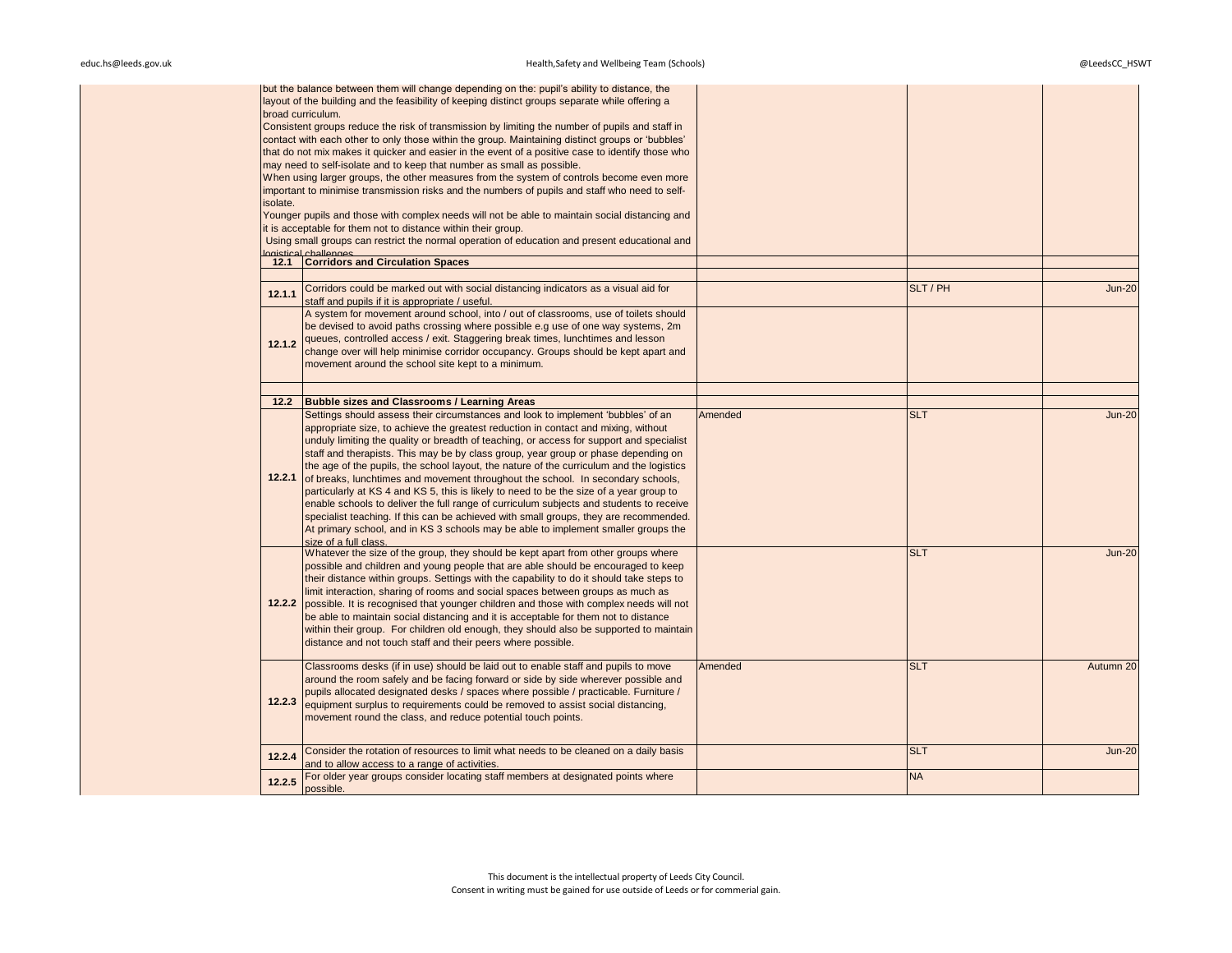|                                 | 12.2.6  | If other members of staff need to move around different 'bubbles' they should ensure<br>they maintain 2m social distancing wherever possible. Administration of emergency<br>first aid is an exception to this. For classroom support, informative, supervisory or<br>supportive reasons other staff may need to enter work areas. If they do they should<br>maintain social distancing or use other mitigations such as PPE, Perspex screens and<br>observe good hand hygiene.                                                                                                                                                                                                                                                                                                                                                                 | Amended | DK and SLT      | Autumn 20             |
|---------------------------------|---------|-------------------------------------------------------------------------------------------------------------------------------------------------------------------------------------------------------------------------------------------------------------------------------------------------------------------------------------------------------------------------------------------------------------------------------------------------------------------------------------------------------------------------------------------------------------------------------------------------------------------------------------------------------------------------------------------------------------------------------------------------------------------------------------------------------------------------------------------------|---------|-----------------|-----------------------|
|                                 | 12.2.7  | Staff and pupils should stay in the same specified groups throughout their attendance<br>time and each subsequent time wherever possible and sit at the same desks on<br>consecutive days (if applicable and possible). You may keep pupils in their class<br>groups for most of the classroom time, but also allow mixing in wider groups for<br>specialist teaching, wraparound care, and transport. Siblings may also be in different<br>groups.                                                                                                                                                                                                                                                                                                                                                                                             |         | <b>Teachers</b> | <b>Jun-20</b>         |
|                                 | 12.2.8  | As far as possible, ensure that consistent staff are assigned to each 'bubble' and that<br>movement between bubbles is limited. It is recognised that there will be a need in<br>some settings for staff to move between bubbles e.g. for subject specific lessons,<br>targeted work, to cover staff illness etc Staff should ensure social distancing is<br>observed as far as possible with pupils.                                                                                                                                                                                                                                                                                                                                                                                                                                           | Amended | <b>SLT</b>      | Autumn 20             |
|                                 |         | Ensure that wherever possible pupils use the same classroom or area of a setting<br>12.2.9 throughout the day, with a thorough cleaning of the rooms at the end of the day.                                                                                                                                                                                                                                                                                                                                                                                                                                                                                                                                                                                                                                                                     | Amended | As above        | As above              |
| 12. Bubbles / Social Distancing |         | All bubbles of pupils and the staff working with those bubbles should be kept separate<br>in different areas with sinks available wherever possible. It is recognised that some<br>staff e.g. support staff, will need to move around different areas and bubbles in the<br>school. Social distancing between bubbles and staff, including when moving around<br>12.2.10 school, should be maintained as far as possible. All teachers and other staff can<br>operate across different classes and year groups to facilitate the delivery of the<br>timetable and specialist provision. Where staff need to move between groups, they<br>should try and keep their distance from pupils and other staff as much as they can,<br>ideally 2 metres from other adults. Try to minimise the number of interactions or<br>changes wherever possible. | Amended | As above        | As above              |
|                                 | 12.2.11 | Where possible consider carrying out any necessary closer supervision side on rather<br>than face on. Perspex screens or face shields could be used.                                                                                                                                                                                                                                                                                                                                                                                                                                                                                                                                                                                                                                                                                            |         | As above        | As above              |
|                                 |         | Adults must keep a social distance of 2m away from other adults wherever possible<br>12.2.12 including in class, during supervision, at break times and moving around school.                                                                                                                                                                                                                                                                                                                                                                                                                                                                                                                                                                                                                                                                   |         | <b>SLT</b>      | Mar-20                |
|                                 | 12.2.13 | <b>PPA time - staff moving between bubbles for PPA time should be limited as far as</b><br>possible e.g not working across multiple different bubbles every day unless they can<br>maintain social distancing. Consider grouping staff to a smaller number of PPA<br>bubbles, having PPA when outside areas / activities could be used, use of HLTAs and<br>TAs that are already part of that bubble where appropriate, and the use of PPE if close<br>contact is required.                                                                                                                                                                                                                                                                                                                                                                     |         | <b>SLT</b>      | <b>Updated Nov 20</b> |
|                                 |         | 12.4 Outdoor Areas                                                                                                                                                                                                                                                                                                                                                                                                                                                                                                                                                                                                                                                                                                                                                                                                                              |         |                 |                       |
|                                 | 12.4.1  | Pupils should remain in their 'bubbles' when outside and socially distance where<br>possible. Zoning outside areas for different bubbles may assist with this. Staff<br>supervising should maintain social distancing as far as possible.                                                                                                                                                                                                                                                                                                                                                                                                                                                                                                                                                                                                       |         | SLT / teachers  | <b>Jun-20</b>         |
|                                 |         |                                                                                                                                                                                                                                                                                                                                                                                                                                                                                                                                                                                                                                                                                                                                                                                                                                                 |         |                 |                       |
|                                 | 12.5.1  | 12.5 Breaks and Lunchtimes<br>Breaks and lunchtimes could be staggered to allow safer movement around the<br>school, safer use of the play areas and dining halls and cleaning between 'bubbles'.                                                                                                                                                                                                                                                                                                                                                                                                                                                                                                                                                                                                                                               |         | <b>SLT</b>      | Autumn 20             |
|                                 | 12.5.2  | If it not possible to achieve social distancing and clean tables and seating between<br>groups of pupils and staff in the dining hall then lunch should be served in the areas<br>the groups are based in and not all together in dining halls. Staggering lunch and<br>accessing the dining area on a rota may help. 'Bubbles' should not mix in the dining<br>hall or outside although more than one bubble can use an area if the bubbles can be<br>kept 2m apart. Also see 24.3 below.                                                                                                                                                                                                                                                                                                                                                      |         | <b>SLT</b>      | Autumn 20             |
|                                 |         |                                                                                                                                                                                                                                                                                                                                                                                                                                                                                                                                                                                                                                                                                                                                                                                                                                                 |         |                 |                       |
|                                 |         | 12.6 Toilets                                                                                                                                                                                                                                                                                                                                                                                                                                                                                                                                                                                                                                                                                                                                                                                                                                    |         |                 |                       |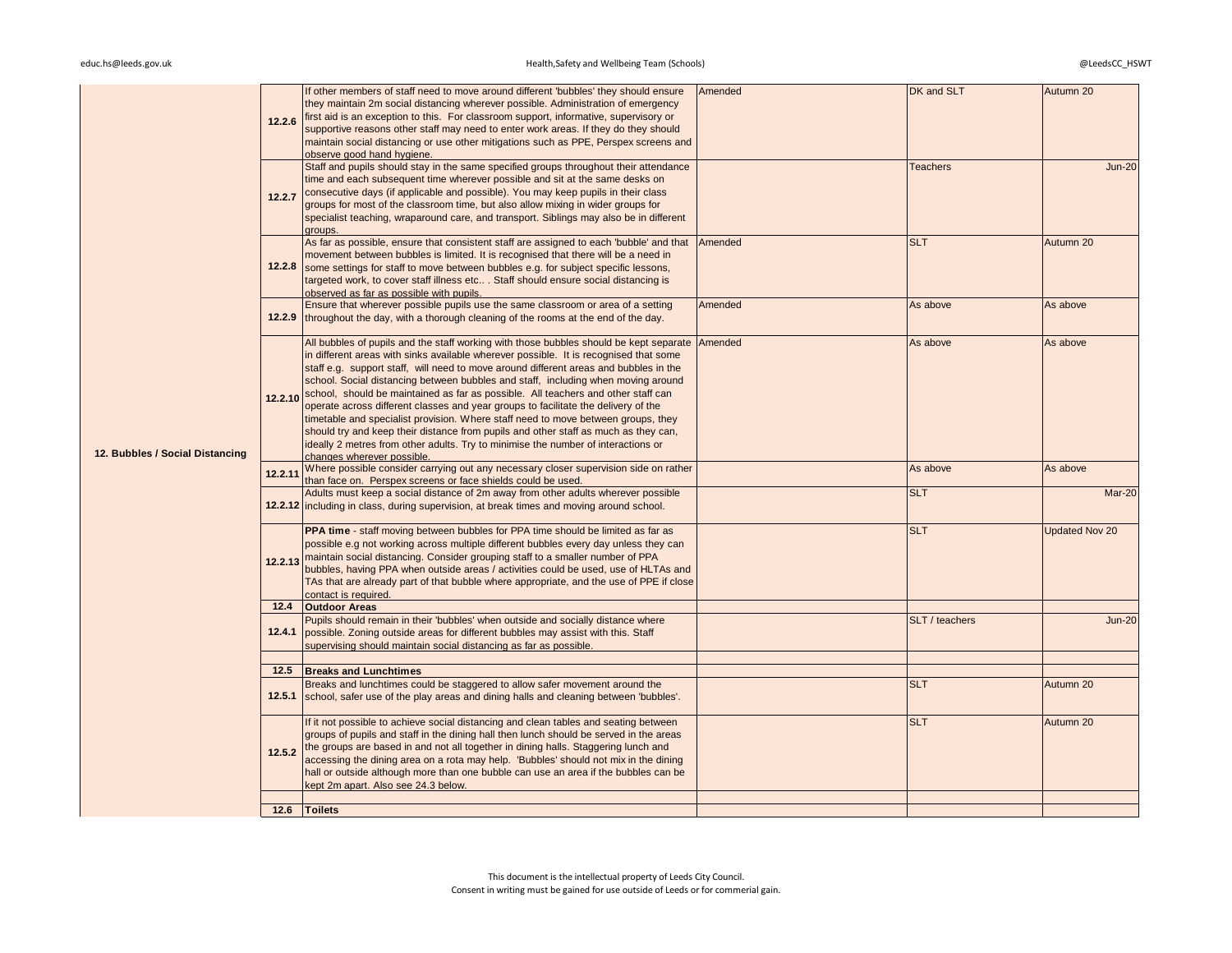| 12.6.1 | As far as possible allocate different groups their own toilet blocks if the site allows for<br>it. Toilets will need to be cleaned regularly and pupils must be encouraged to clean<br>their hands thoroughly after using the toilet. The use of hand sanitiser stations outside<br>/ inside toilets may assist with this as pupil volumes increase. Where possible use of<br>toilets should be as close to their learning base or on a rota with social distancing<br>observed if groups have share / mix e.g. staff toilets, shared toilets off corridors /<br>between classrooms.                                                                                                                                 | Amended | SLT / VI / PH   | Autumn 20     |
|--------|----------------------------------------------------------------------------------------------------------------------------------------------------------------------------------------------------------------------------------------------------------------------------------------------------------------------------------------------------------------------------------------------------------------------------------------------------------------------------------------------------------------------------------------------------------------------------------------------------------------------------------------------------------------------------------------------------------------------|---------|-----------------|---------------|
| 12.6.2 | Limit the number of children or young people who use the toilet facilities at one time.                                                                                                                                                                                                                                                                                                                                                                                                                                                                                                                                                                                                                              |         | <b>Teachers</b> | Autumn 20     |
| 12.6.3 | Wash hands before and after using the toilet (or use hand sanitisers if hand washing<br>is difficult to achieve).                                                                                                                                                                                                                                                                                                                                                                                                                                                                                                                                                                                                    |         |                 |               |
| 12.6.4 | Where possible staff should use the staff toilets as close to their work areas as<br>possible and follow social distancing quidelines when moving to / from them.                                                                                                                                                                                                                                                                                                                                                                                                                                                                                                                                                    |         | <b>SLT</b>      | Autumn 20     |
| 12.6.5 | For older pupils and staff toilets it is good practice for pupils and staff using the<br>facilities to wipe down door handles, toilet seats and flush handles after use with an<br>anti-viral wipe following a "If You Use It - Wipe It" principle.                                                                                                                                                                                                                                                                                                                                                                                                                                                                  |         | Teachers / TAs  | Autumn 20     |
| 12.6.6 | Signage to the backs of toilet doors and above sinks could be provided to remind<br>pupils and staff to wash their hands and follow the "If You Use It - Wipe It" principle<br>(for older pupils, staff and visitor facilities). Provide bins for the disposal of wipes if not<br>already in place. For shared staff toilets you could use laminated engaged / vacant<br>signs or other markers on the outside door that staff change appropriately to limit the<br>number of staff using them at any one time. These would relate to the number of users<br>allowed at any one time.                                                                                                                                |         | Admin team      | Mar-20        |
| 12.7   | <b>Assemblies / Collective Worship</b>                                                                                                                                                                                                                                                                                                                                                                                                                                                                                                                                                                                                                                                                               |         |                 |               |
| 12.7.1 | Bubbles should be kept apart so large gatherings such as assemblies or collective<br>worship with more than one 'bubble' or a large bubble e.g. year group, should be<br>avoided. Assemblies could be virtual via video recordings or live streaming into<br>classrooms.                                                                                                                                                                                                                                                                                                                                                                                                                                             | Amended | DK / AR         | <b>Jun-20</b> |
| 12.7.2 | If collective worship is required this should be carried out following the quidelines on<br>social distancing, spacing, occupancy and keeping staff and pupils in their discrete<br>groups. It may be possible to carry this out in the areas each group is based.                                                                                                                                                                                                                                                                                                                                                                                                                                                   |         | <b>NA</b>       |               |
| 12.8   | <b>Staff areas</b>                                                                                                                                                                                                                                                                                                                                                                                                                                                                                                                                                                                                                                                                                                   |         |                 |               |
| 12.8.1 | Staff rooms and offices should be re-arranged to have 2m gaps between seating and<br>work stations and / or stagger breaks / lunchtime or use a rota for common resources<br>and areas to limit staff numbers using the area at any one time. Staff should observe<br>social distancing in these areas. It is recommended schools work out the square<br>metred area available for staff seating and divide this by 4 to give a maximum<br>occupancy rate. The actual number may need to be lower to take into account pinch<br>points such as hot and cold food / drinks stations. Provide signage on the door / in the<br>room to remind staff to socially distance, wear face coverings and maximum<br>occupancy. |         | SLT / AC        | $Jun-20$      |
| 12.8.2 | Consider creating additional staff break areas to limit use and aid with social<br>distancing and consider limiting the number of staff that can be together to work<br>outside the classroom / take breaks together                                                                                                                                                                                                                                                                                                                                                                                                                                                                                                 |         | SLT / AC        | Autumn 20     |
| 12.8.3 | For shared touch points e.g door handles, drawer handles, microwaves, kettle<br>handles, hot water handles, photocopiers, keyboards etc follow the "If You Use It -<br>Wipe It" principle with anti-viral wipes.                                                                                                                                                                                                                                                                                                                                                                                                                                                                                                     |         | Admin team / VI | Mar-20        |
| 12.8.4 | Consider stopping the use of shared resources such as fridges, milk, tea, coffee etc to<br>minimise touch points and advise staff to bring their own provisions in (in a cool bag if<br>food needs to be kept cold).                                                                                                                                                                                                                                                                                                                                                                                                                                                                                                 |         | SLT / AC        | Mar-20        |
| 12.9   | <b>Communication</b>                                                                                                                                                                                                                                                                                                                                                                                                                                                                                                                                                                                                                                                                                                 |         |                 |               |
| 12.9.1 | It is recommended that staff share mobile phone numbers and communicate via these<br>between groups where possible or that school phones or walkie talkies are used to<br>minimise movement between groups. If staff need to communicate outside their<br>groups they should observe social distancing.                                                                                                                                                                                                                                                                                                                                                                                                              |         | <b>NA</b>       |               |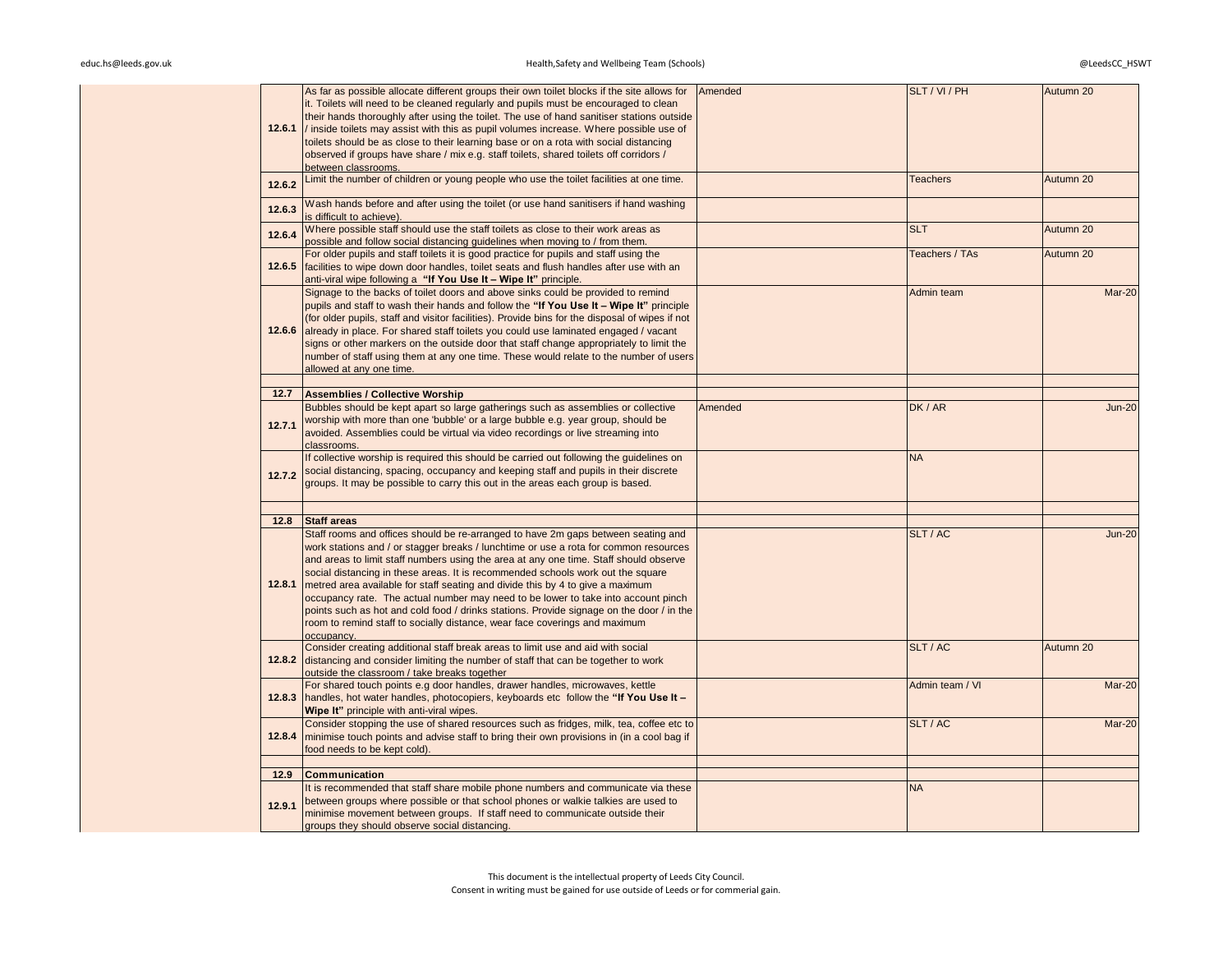|                                                                   |        | In these exceptional circumstances it is recognised that staff that are still working may<br>need to have their personal mobile phones with them whilst at work for emergency<br>12.9.2 access. In such situations, staff should still follow the practice principles outlined in<br>the guidance for safer working and the school's acceptable use policy regarding the<br>use of their own phones.                                                                                                                                                                                                                                                                                                                                                                                                                                                                                                                                                                                                                                                                                                                   |                           | <b>NA</b>        |           |
|-------------------------------------------------------------------|--------|------------------------------------------------------------------------------------------------------------------------------------------------------------------------------------------------------------------------------------------------------------------------------------------------------------------------------------------------------------------------------------------------------------------------------------------------------------------------------------------------------------------------------------------------------------------------------------------------------------------------------------------------------------------------------------------------------------------------------------------------------------------------------------------------------------------------------------------------------------------------------------------------------------------------------------------------------------------------------------------------------------------------------------------------------------------------------------------------------------------------|---------------------------|------------------|-----------|
| 13. First Aid                                                     | 13.1   | Ensure adequate first aid provision for the numbers of staff and pupils on site, this is<br>likely to include staff with Full FAW qualifications and paediatric first aiders for early<br>vears settings.                                                                                                                                                                                                                                                                                                                                                                                                                                                                                                                                                                                                                                                                                                                                                                                                                                                                                                              |                           | Admin team / SLT | Mar-20    |
|                                                                   | 13.2   | Paediatric first aiders must be available at all times that children up to the age of 5 are<br>on site or on educational visits.                                                                                                                                                                                                                                                                                                                                                                                                                                                                                                                                                                                                                                                                                                                                                                                                                                                                                                                                                                                       |                           | <b>HM</b>        | Mar-20    |
|                                                                   | 14.1   | If it is not possible to clean surfaces between each user then the use of biometrics<br>should be replaced with an alternative non contact system where possible e.g entry<br>points, registration, food and drink purchasing.                                                                                                                                                                                                                                                                                                                                                                                                                                                                                                                                                                                                                                                                                                                                                                                                                                                                                         |                           | <b>NA</b>        |           |
|                                                                   | 14.2   | Sanitisers could be used before touching biometrics if they cannot be cleaned<br>between users.                                                                                                                                                                                                                                                                                                                                                                                                                                                                                                                                                                                                                                                                                                                                                                                                                                                                                                                                                                                                                        |                           | <b>NA</b>        |           |
| 14. Biometrics, Lifts, electronic<br>signing in / out systems and | 14.3   | The use of Lifts and control panels should be limited to essential users only and<br>should be cleaned between users e.g using hand sanitisers or ant-viral wipes.                                                                                                                                                                                                                                                                                                                                                                                                                                                                                                                                                                                                                                                                                                                                                                                                                                                                                                                                                     | Lift not in use currently | <b>SLT</b>       | Mar-20    |
| control panels / buttons. Shared IT.                              | 14.4   | Multi user Electronic signing in / out systems should not be used at this current time<br>unless they can be cleaned between users either by the use of hand sanitisers or anti-<br>viral wipes.                                                                                                                                                                                                                                                                                                                                                                                                                                                                                                                                                                                                                                                                                                                                                                                                                                                                                                                       | Not in use currently      | <b>SLT</b>       |           |
|                                                                   | 14.5   | IT equipment should be cleaned between users if it cannot be kept for the sole use of<br>an individual                                                                                                                                                                                                                                                                                                                                                                                                                                                                                                                                                                                                                                                                                                                                                                                                                                                                                                                                                                                                                 |                           | All staff        | Mar-20    |
|                                                                   | 15.1   | Ventilation                                                                                                                                                                                                                                                                                                                                                                                                                                                                                                                                                                                                                                                                                                                                                                                                                                                                                                                                                                                                                                                                                                            |                           |                  |           |
|                                                                   | 15.1.1 | Once the school is in operation, it is important to ensure it is well ventilated and a<br>comfortable teaching environment is maintained. Where possible, to aid ventilation and<br>avoid the contamination of door handles that need to be opened / closed regularly,<br>doors should be kept open or only opened / closed by the member of staff responsible<br>for that area and regularly cleaned / sanitised. External opening doors may also be<br>used (as long as they are not fire doors and where safe to do so) Safeguarding and<br>health and safety must be assessed to see if this is appropriate, especially for<br>younger children and pupils with SEN needs and fire procedures will need to be<br>altered to ensure those doors are closed should the fire alarm sound.                                                                                                                                                                                                                                                                                                                             |                           | <b>SLT</b>       | Mar-20    |
|                                                                   |        | Where possible open windows to classrooms, offices, staff rooms etc. In cooler<br><b>15.1.2</b> weather windows should be opened just enough to provide constant background<br>ventilation, and opened more fully during breaks to purge the air in the space.                                                                                                                                                                                                                                                                                                                                                                                                                                                                                                                                                                                                                                                                                                                                                                                                                                                         |                           | <b>SLT</b>       | Mar-20    |
|                                                                   | 15.1.3 | You can continue using most types of air conditioning system as normal. If you use a<br>centralised ventilation system that removes and circulates air to different rooms it is<br>recommended that you turn off recirculation and use a fresh air supply. Air<br>conditioning systems that mix some of the extracted air with fresh air and return it to<br>the rooms, individual room systems or portable units do not need adjusting. Ventilation<br>to chemical stores should remain operational. Mechanical ventilation systems should<br>be adjusted to increase the ventilation rate wherever possible, and checked to confirm<br>that normal operation meets current guidance (if possible, systems should be adjusted<br>to full fresh air or, if not, then systems should be operated as normal as long as they<br>are within a single room and supplemented by an outdoor air supply. Heating<br>systems that utilise warm air should follow the same principles. Guidance from HSE is<br>available at https://www.hse.gov.uk/coronavirus/equipment-and-machinery/air-<br>conditioning-and-ventilation.htm. |                           | <b>NA</b>        |           |
| 15. General controls                                              |        | To balance the need for increased ventilation while maintaining a comfortable<br>temperature, the following measures should also be used as appropriate: opening<br>high level windows in preference to low level to reduce draughts, ncreasing the<br>ventilation while spaces are unoccupied (e.g. between classes, during break and<br>lunch, when a room is unused), providing flexibility to allow additional, suitable indoor<br>15.1.4 clothing, rearranging furniture where possible to avoid direct drafts, Increased<br>ventilation may make school buildings cooler than usual over the winter months.<br>Consider allowing additional, suitable indoor items of clothing to be worn during the<br>winter period in addition to the school's current uniform. Where this occurs, schools<br>should ensure that no extra financial pressure is placed on parents.                                                                                                                                                                                                                                            |                           | <b>SLT</b>       | Autumn 20 |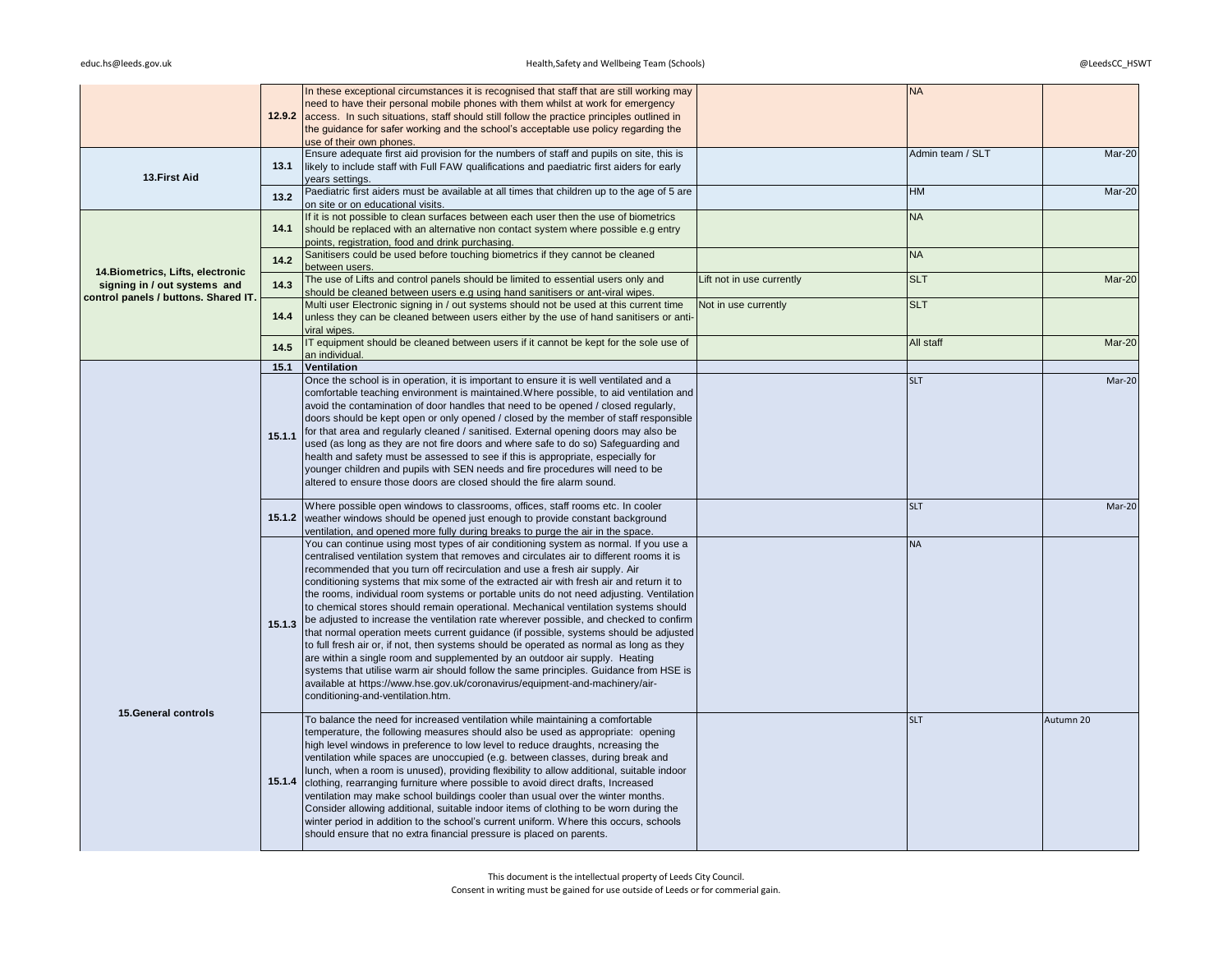# educ.hs@leeds.gov.uk @LeedsCC\_HSWT Health,Safety and Wellbeing Team (Schools) entitled and the state of the state of the state of the state of the state of the state of the state of the state of the state of the state of t

|                               | 15.1.5 | Heating should be used as necessary to ensure comfort levels are maintained<br>particularly in occupied spaces.                                                                                                                                                                                                                                                                                                                                                    |         | <b>SLT</b> | Ongoing         |
|-------------------------------|--------|--------------------------------------------------------------------------------------------------------------------------------------------------------------------------------------------------------------------------------------------------------------------------------------------------------------------------------------------------------------------------------------------------------------------------------------------------------------------|---------|------------|-----------------|
|                               |        | 15.2 Learning Outside                                                                                                                                                                                                                                                                                                                                                                                                                                              |         |            |                 |
|                               |        | Learning outside is encouraged wherever possible, following social distancing and<br>15.2.1 hygiene guidelines. Suggestions and Learning Outside the Classroom guides and<br>advice can be found on Evolve.                                                                                                                                                                                                                                                        |         | <b>SLT</b> | Mar-20          |
|                               |        |                                                                                                                                                                                                                                                                                                                                                                                                                                                                    |         |            |                 |
|                               |        | 15.3 Medical Needs                                                                                                                                                                                                                                                                                                                                                                                                                                                 |         |            |                 |
|                               | 15.3.1 | Staff should be made aware of any medical conditions / needs of the pupils they are<br>caring for e.g. allergies, asthma etc. and devices such as epi pins and inhalers should<br>be available wherever the pupil is. Ensure staff are trained in their use.                                                                                                                                                                                                       |         | <b>SLT</b> | Always in place |
|                               | 15.3.2 | Food allergies / intolerances information should be shared with catering staff for staff<br>and children they may not already be aware of.                                                                                                                                                                                                                                                                                                                         |         | Admin team | Always in place |
|                               |        |                                                                                                                                                                                                                                                                                                                                                                                                                                                                    |         |            |                 |
|                               |        | 15.4 Water fountains                                                                                                                                                                                                                                                                                                                                                                                                                                               |         | <b>NA</b>  |                 |
|                               |        | 15.4.1 Water fountains in shared pupil areas should be taken out of use.                                                                                                                                                                                                                                                                                                                                                                                           |         |            |                 |
|                               |        | Water bottles can be filled up from the taps in classrooms by a member of staff so<br>long as the water is potable (drinking) water. Sanitisation of hands and bottle before<br>15.4.2 and after is required. For older pupils self re-filling can be undertaken under<br>supervision. Schools should take steps to limit the use of single-use plastic water<br>bottles.                                                                                          | Amended | All staff  | $Mar-21$        |
| <b>16. Educational Visits</b> | 16.1   | Off site educational visits are not allowed at this time. This advice will be kept under<br>review.                                                                                                                                                                                                                                                                                                                                                                | Amended | <b>SLT</b> | $Mar-21$        |
|                               | $16.2$ | When visits can recommence they should be done in line with protective measures,<br>such as keeping children within their consistent group, and the coronavirus (COVID-<br>19) secure measures in place at the destination. Evolve and relevant risk<br>assessments have been altered to reflect this. For domestic visits schools should<br>complete the Day Visits risk assessment along with any venue specific assessments.                                    | Amended | <b>SLT</b> | $Jan-21$        |
|                               | 16.3   | At this current time and with new lockdown restrictions, settings should only make use Amended<br>of outdoor spaces in the local area to fulfil any essential requirements stated in an<br>individual's existing EHCP and if there is limited outdoor space available onsite. In<br>such situations, pupils should be able to safely adhere to social distancing from staff<br>and members of the public.                                                          |         | <b>SLT</b> | Autumn 20       |
|                               | 16.4   | From 8 August, face coverings will be required by law to be worn in a greater number<br>of public indoor settings including: museums, galleries, cinemas, places of worship,<br>and public libraries. Face coverings do not need to be used by children under the age<br>of 11 or those who may find it difficult to manage them correctly.<br>https://www.gov.uk/guidance/coronavirus-covid-19-safer-travel-guidance-for-<br>passengers#exemptions-face-coverings |         | <b>NA</b>  |                 |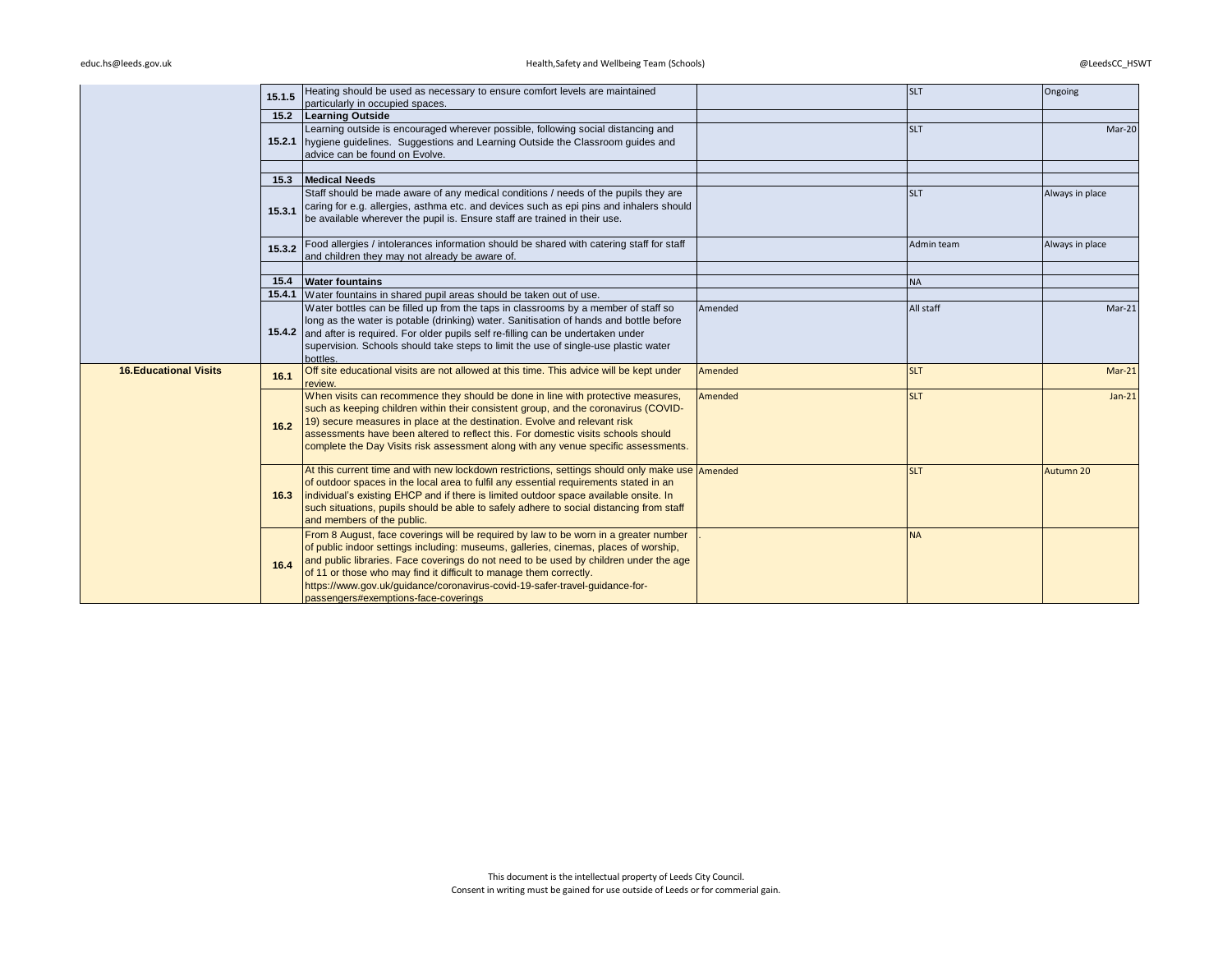| 17.PPE for staff and pupils | 17.1 | Secondary / SILC settings - Schools teaching pupils in Year 7 and above should<br>ensure staff, visitors and pupils wear face coverings in areas outside the classroom<br>where social distancing cannot easily be maintained, such as corridors and communal<br>areas. Face coverings do not need to be worn by pupils when outdoors on the<br>premises although it is recommended in high density outdoor areas where social<br>distancing is difficult. In addition, it is now recommended that face coverings are worn<br>in classrooms or during activities unless social distancing can be maintained. This<br>does not apply in situations where wearing a face covering would impact on the ability<br>to take part in exercise or strenuous activity, for example in PE lessons. Primary /<br>Nursery Settings - in primary schools, it is recommended that face coverings should<br>be worn by staff and adult visitors in situations where social distancing between adults<br>is not possible (for example, when moving around in corridors and communal areas).<br>Children in primary school do not need to wear a face covering. Face coverings are<br>required at all times on public transport (for children over the age of 11). If staff have<br>to work in close contact with pupils e.g. to supervise science experiments, D&T or Art<br>activities, speech and language work, feeding, face shields or Perspex screens may<br>be appropriate. Staff or pupils may make an individual choice to wear an appropriate<br>face covering or face mask they provide for themselves. It is strongly recommended<br>by LCC that staff and visitors in settings teaching Year 6 and under wear face<br>coverings in all communal areas. Face shields offer staff an additional level of<br>protection when working in classrooms with pupils where face masks are not<br>recommended by the government. Alternatively other transparent face coverings,<br>which may assist communication with someone who relies on lip reading, clear sound<br>or facial expression to communicate, can also be worn. There is currently very limited<br>evidence regarding the effectiveness or safety of transparent face coverings, but they<br>may be effective in reducing the spread of coronavirus (COVID-19). Outside of<br>classroom areas staff should wear face masks or other appropriate face coverings<br>instead of, or in addition to, face shields, unless there is a medical reason why a face | Amended | SLT - staff choice | $Mar-21$ |
|-----------------------------|------|-----------------------------------------------------------------------------------------------------------------------------------------------------------------------------------------------------------------------------------------------------------------------------------------------------------------------------------------------------------------------------------------------------------------------------------------------------------------------------------------------------------------------------------------------------------------------------------------------------------------------------------------------------------------------------------------------------------------------------------------------------------------------------------------------------------------------------------------------------------------------------------------------------------------------------------------------------------------------------------------------------------------------------------------------------------------------------------------------------------------------------------------------------------------------------------------------------------------------------------------------------------------------------------------------------------------------------------------------------------------------------------------------------------------------------------------------------------------------------------------------------------------------------------------------------------------------------------------------------------------------------------------------------------------------------------------------------------------------------------------------------------------------------------------------------------------------------------------------------------------------------------------------------------------------------------------------------------------------------------------------------------------------------------------------------------------------------------------------------------------------------------------------------------------------------------------------------------------------------------------------------------------------------------------------------------------------------------------------------------------------------------------------------------------------------------------------------------------------------------------------------------------|---------|--------------------|----------|
|                             | 17.2 | FFP2 / 3 masks are not generally necessary in a school setting.                                                                                                                                                                                                                                                                                                                                                                                                                                                                                                                                                                                                                                                                                                                                                                                                                                                                                                                                                                                                                                                                                                                                                                                                                                                                                                                                                                                                                                                                                                                                                                                                                                                                                                                                                                                                                                                                                                                                                                                                                                                                                                                                                                                                                                                                                                                                                                                                                                                 |         |                    |          |
|                             | 17.3 | Activities such as close intimate care e.g nappy changing, invasive medical<br>procedures, assisting with feeding necessitate closer contact with pupils. Staff<br>carrying out these activities should wear disposable gloves and aprons and may need<br>IIR masks and eye protection. This would need to be assessed on a case by case<br>basis.                                                                                                                                                                                                                                                                                                                                                                                                                                                                                                                                                                                                                                                                                                                                                                                                                                                                                                                                                                                                                                                                                                                                                                                                                                                                                                                                                                                                                                                                                                                                                                                                                                                                                                                                                                                                                                                                                                                                                                                                                                                                                                                                                              |         | <b>SLT</b>         | Mar-20   |
|                             | 17.4 | If PPE is identified as necessary for certain activities or staff through a risk<br>assessment then this should be provided by the school.                                                                                                                                                                                                                                                                                                                                                                                                                                                                                                                                                                                                                                                                                                                                                                                                                                                                                                                                                                                                                                                                                                                                                                                                                                                                                                                                                                                                                                                                                                                                                                                                                                                                                                                                                                                                                                                                                                                                                                                                                                                                                                                                                                                                                                                                                                                                                                      |         | <b>SLT</b>         | Apr-20   |
|                             | 17.5 | Reusable eye protection / face coverings should be thoroughly cleaned between each<br>individual person being assisted.                                                                                                                                                                                                                                                                                                                                                                                                                                                                                                                                                                                                                                                                                                                                                                                                                                                                                                                                                                                                                                                                                                                                                                                                                                                                                                                                                                                                                                                                                                                                                                                                                                                                                                                                                                                                                                                                                                                                                                                                                                                                                                                                                                                                                                                                                                                                                                                         |         | <b>SLT</b>         | Apr-20   |
|                             | 17.6 | Advise staff who may get bodily fluids, including spit, on their clothes from pupils to<br>bring a change of clothes to work.                                                                                                                                                                                                                                                                                                                                                                                                                                                                                                                                                                                                                                                                                                                                                                                                                                                                                                                                                                                                                                                                                                                                                                                                                                                                                                                                                                                                                                                                                                                                                                                                                                                                                                                                                                                                                                                                                                                                                                                                                                                                                                                                                                                                                                                                                                                                                                                   |         | <b>SLT</b>         | Mar-20   |
|                             |      | See Bulletin 07 - PPE and Bulletin 17 - PPE Ordering. PPE can still be<br>purchased via the PPE Team and the range of items available has extended.                                                                                                                                                                                                                                                                                                                                                                                                                                                                                                                                                                                                                                                                                                                                                                                                                                                                                                                                                                                                                                                                                                                                                                                                                                                                                                                                                                                                                                                                                                                                                                                                                                                                                                                                                                                                                                                                                                                                                                                                                                                                                                                                                                                                                                                                                                                                                             |         |                    |          |
|                             | 17.7 | Amalgamated into 17.1                                                                                                                                                                                                                                                                                                                                                                                                                                                                                                                                                                                                                                                                                                                                                                                                                                                                                                                                                                                                                                                                                                                                                                                                                                                                                                                                                                                                                                                                                                                                                                                                                                                                                                                                                                                                                                                                                                                                                                                                                                                                                                                                                                                                                                                                                                                                                                                                                                                                                           |         |                    |          |
|                             | 17.8 | Safe wearing of face coverings requires cleaning of hands before and after touching -<br>including to remove or put them on – and the safe storage of them in individual,<br>sealable plastic bags between use. Where a face covering becomes damp, it should<br>not be worn and the face covering should be replaced carefully. Pupils must be<br>instructed not to touch the front of their face covering during use or when removing it<br>and they must dispose of temporary face coverings in a 'black bag' waste bin (not<br>recycling bin) or place reusable face coverings in a plastic bag they can take home<br>with them.                                                                                                                                                                                                                                                                                                                                                                                                                                                                                                                                                                                                                                                                                                                                                                                                                                                                                                                                                                                                                                                                                                                                                                                                                                                                                                                                                                                                                                                                                                                                                                                                                                                                                                                                                                                                                                                                            |         | <b>NA</b>          |          |
|                             | 17.9 | It is recommended that staff and pupils using face coverings have at least two<br>available, in individual sealable plastic bags, to enable them to be changed throughout<br>the day and be replaced if they become damp. Re-usable face coverings should be<br>cleaned / washed regularly.                                                                                                                                                                                                                                                                                                                                                                                                                                                                                                                                                                                                                                                                                                                                                                                                                                                                                                                                                                                                                                                                                                                                                                                                                                                                                                                                                                                                                                                                                                                                                                                                                                                                                                                                                                                                                                                                                                                                                                                                                                                                                                                                                                                                                     |         | <b>NA</b>          |          |
|                             | 18.1 | Consult with and involve staff in the setting up of individual school plans and systems<br>as far as possible and discuss / share this risk assessment. As staff may feel anxious<br>about being in school and the number of pupils on site arrange staff and 1:1 meetings<br>where necessary to discuss concerns.                                                                                                                                                                                                                                                                                                                                                                                                                                                                                                                                                                                                                                                                                                                                                                                                                                                                                                                                                                                                                                                                                                                                                                                                                                                                                                                                                                                                                                                                                                                                                                                                                                                                                                                                                                                                                                                                                                                                                                                                                                                                                                                                                                                              | Amended | <b>SLT</b>         | $Jan-21$ |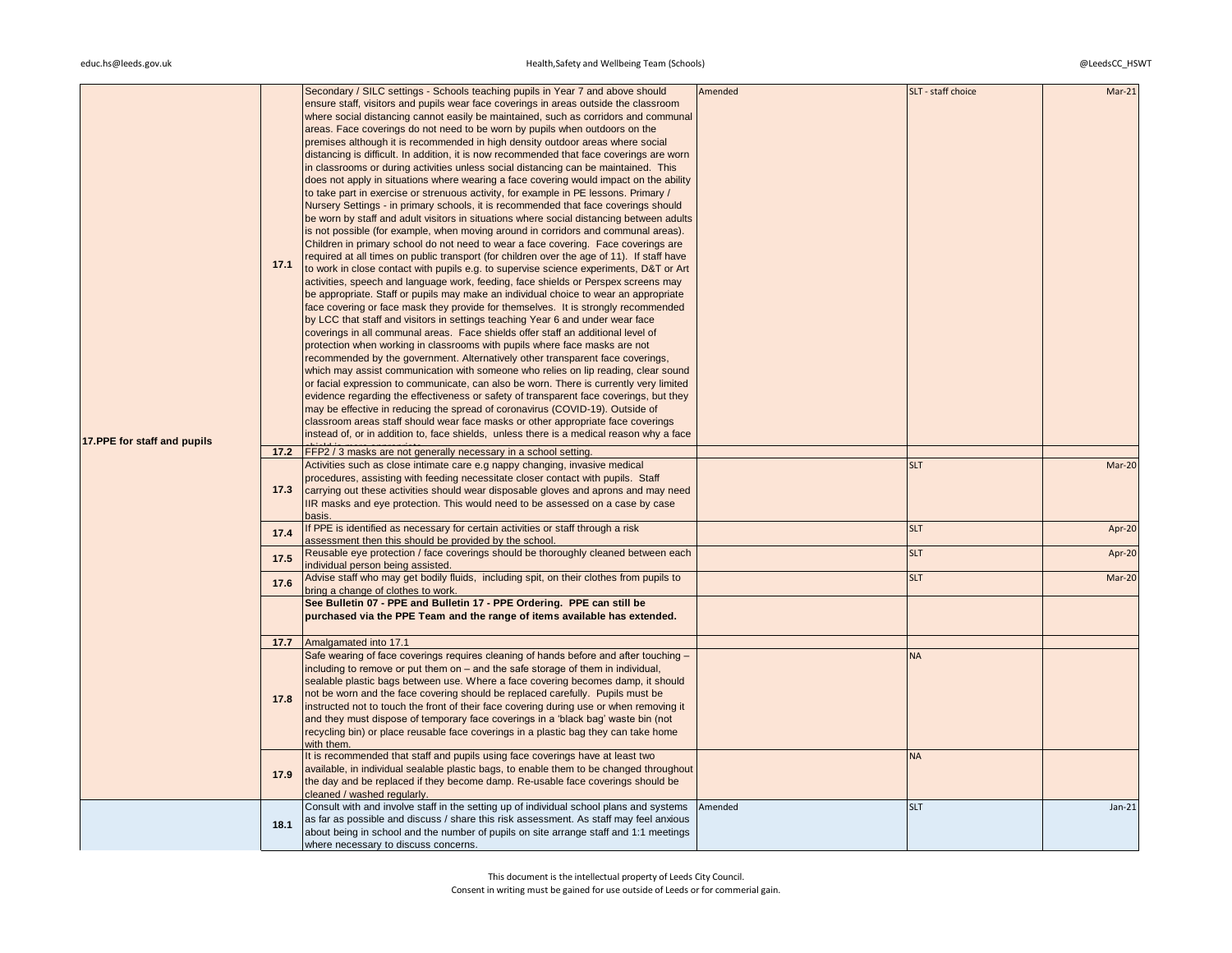|                               | 18.2              | Consider building in familiarisation time, training time and practice time for staff before<br>the school opens fully. Where staff have been out of school for a considerable time<br>this may take longer.                                                                                                                                                                                                                                                                                                                                                                                                                                                                                                                                                                                                                                                                                        |         | <b>SLT</b>       | <b>Jun-20</b>         |
|-------------------------------|-------------------|----------------------------------------------------------------------------------------------------------------------------------------------------------------------------------------------------------------------------------------------------------------------------------------------------------------------------------------------------------------------------------------------------------------------------------------------------------------------------------------------------------------------------------------------------------------------------------------------------------------------------------------------------------------------------------------------------------------------------------------------------------------------------------------------------------------------------------------------------------------------------------------------------|---------|------------------|-----------------------|
|                               | 18.3              | The Department for Education is providing additional support for both pupil and staff<br>wellbeing in the current situation. https://www.gov.uk/government/news/extra-mental-<br>health-support-for-pupils-and-teachers                                                                                                                                                                                                                                                                                                                                                                                                                                                                                                                                                                                                                                                                            |         |                  |                       |
| 18.Staff Wellbeing            | 18.4              | Consider if employee risk assessments need to be amended or new ones carried out<br>for staff experiencing physical or mental health issues. A WASP is available via Leeds<br>for Learning.                                                                                                                                                                                                                                                                                                                                                                                                                                                                                                                                                                                                                                                                                                        |         | <b>SLT</b>       | Ongoing               |
|                               | 18.5              | It is recommended that regular staff meetings (via skype etc. or following social<br>distancing rules) are undertaken with staff on site and that regular telephone, skype<br>etc. communication is held with staff who are not present to maintain contact and<br>assist wellbeing.                                                                                                                                                                                                                                                                                                                                                                                                                                                                                                                                                                                                               |         | <b>SLT</b>       | Mar-20                |
|                               | 18.6              | Identify Mental Health First Aiders.                                                                                                                                                                                                                                                                                                                                                                                                                                                                                                                                                                                                                                                                                                                                                                                                                                                               |         | <b>SLT</b>       | Ongoing               |
|                               | 18.7              | Inform staff about support via Education Support Partnerships and HELP Assist (for<br>Community, VC and schools with a HR or H&S SLA).                                                                                                                                                                                                                                                                                                                                                                                                                                                                                                                                                                                                                                                                                                                                                             |         | SLT / Admin team | In place at all times |
|                               |                   |                                                                                                                                                                                                                                                                                                                                                                                                                                                                                                                                                                                                                                                                                                                                                                                                                                                                                                    |         |                  |                       |
|                               |                   | Guidance on Staff Wellbeing is available on Leeds for Learning.                                                                                                                                                                                                                                                                                                                                                                                                                                                                                                                                                                                                                                                                                                                                                                                                                                    |         |                  |                       |
|                               | 19.1              | Minimise visits to wherever possible to essential visits only e.g to carry out statutory<br>testing, repair work or building works. Where visits can happen outside of school<br>hours, they should.                                                                                                                                                                                                                                                                                                                                                                                                                                                                                                                                                                                                                                                                                               |         | VI/AC            | Mar-20                |
|                               | 19.2              | Contractors should provide their risk assessments and discuss additional needs with<br>the school prior to visiting.                                                                                                                                                                                                                                                                                                                                                                                                                                                                                                                                                                                                                                                                                                                                                                               |         | As above         | Mar-20                |
|                               | 19.3              | Contractors should adhere to social distancing guidelines and wear face masks or Amended<br>appropriate face coverings whilst on site.                                                                                                                                                                                                                                                                                                                                                                                                                                                                                                                                                                                                                                                                                                                                                             |         | As above         | $Jan-21$              |
|                               | 19.4              | Contractors to carry out regular handwashing or hand sanitising, especially on arrival<br>at the school and throughout their time on site.                                                                                                                                                                                                                                                                                                                                                                                                                                                                                                                                                                                                                                                                                                                                                         |         | As above         | Mar-20                |
|                               | 19.5              | If contractors need supervising this should be done following social distancing<br>quidelines.                                                                                                                                                                                                                                                                                                                                                                                                                                                                                                                                                                                                                                                                                                                                                                                                     |         | As above         | Mar-20                |
| 19. Contractors visiting site | 19.6              | Contractors to follow Government guidelines on self isolating if they or their family<br>members display any symptoms.                                                                                                                                                                                                                                                                                                                                                                                                                                                                                                                                                                                                                                                                                                                                                                             |         | As above         | Mar-20                |
|                               | 19.7              | If contractors display any symptoms whilst on site they should be asked to leave<br>immediately and any areas / equipment they have been working in / on isolated for 72<br>hours or thoroughly cleaned prior to admitting other persons / being used.                                                                                                                                                                                                                                                                                                                                                                                                                                                                                                                                                                                                                                             |         | SLT-/PH          | Mar-20                |
|                               | 19.8              | If contractors are on site for long periods of time a separate toilet facility could be<br>identified for their sole use and cleaned after their work has ceased and before being<br>used by the school again. If this can't be established then inform contractors of the "If<br>You Use It - Wipe It" principle.                                                                                                                                                                                                                                                                                                                                                                                                                                                                                                                                                                                 |         | <b>NA</b>        |                       |
|                               | 19.9 <sub>1</sub> | School should still follow procedures for controlling access / security whilst contractors<br>are on site. Where visits can happen outside of school or college hours, they should.<br>A record should be kept of all visitors for at least 14 days.                                                                                                                                                                                                                                                                                                                                                                                                                                                                                                                                                                                                                                               |         | Admin team       | Always in place       |
|                               | 20.1              | There will be occasions when visits to the setting are necessary, but settings should<br>limit these to essential visits only to avoid visitors entering their premises, wherever<br>possible and use remote means. Visits that allow a vulnerable child to meet a social<br>worker, key worker or other necessary support should continue on site. Visits for<br>SEND therapies should also continue on site. Lettings should only continue if the<br>activities are in line with those permitted under the lockdown. Professional visitors and<br>lettings should provide you with their own Covid 19 control measures before coming<br>on site. Ensure your own on site guidance on physical distancing, hygiene, face<br>coverings and control measures are explained to visitors on or before arrival. Face<br>masks or appropriate face coverings should be worn by visitors whilst on site. | Amended | SLT / Admin team | Mar-20                |
|                               |                   |                                                                                                                                                                                                                                                                                                                                                                                                                                                                                                                                                                                                                                                                                                                                                                                                                                                                                                    |         |                  |                       |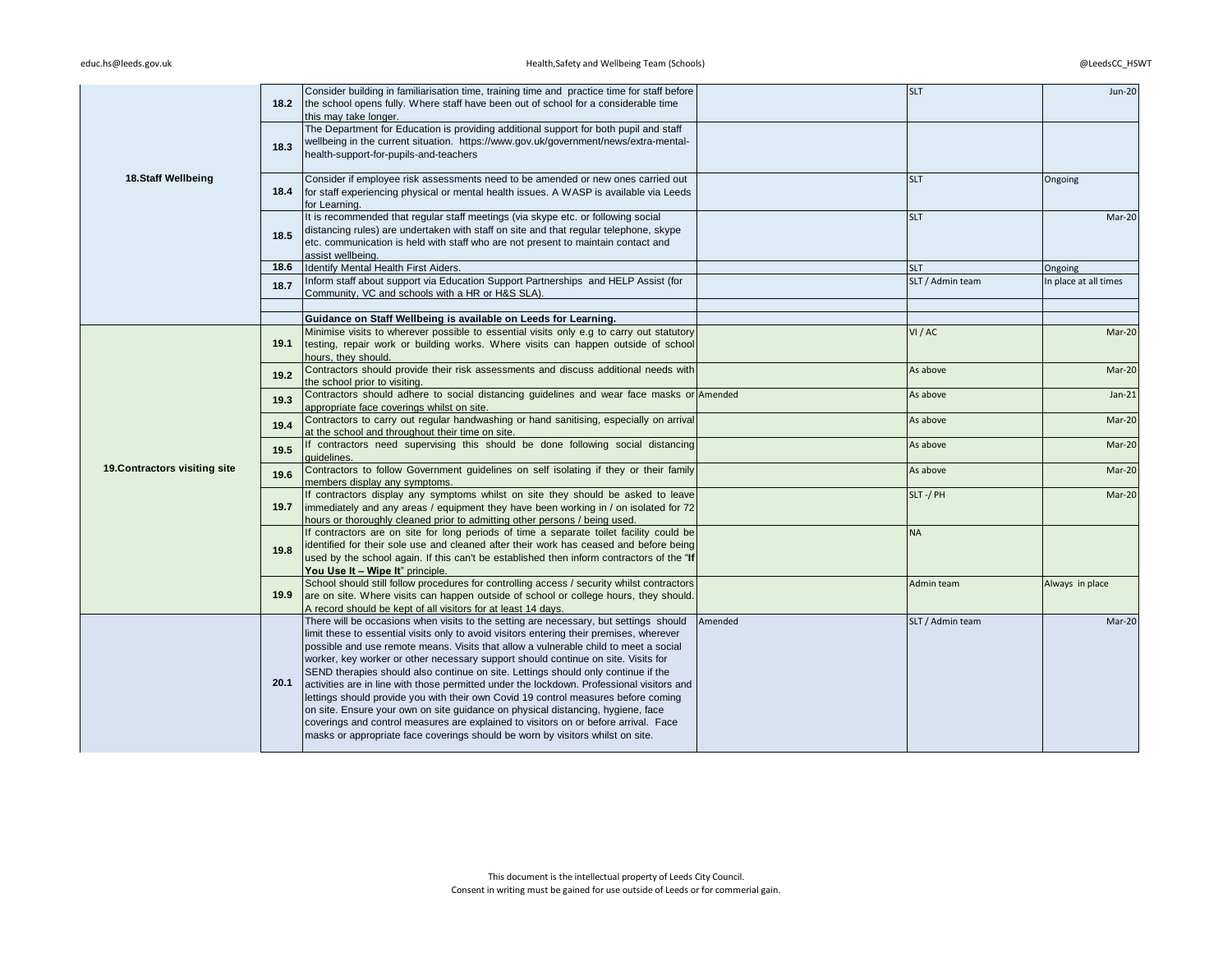| 20. Lettings / Meetings / Visitors | 20.2 | In instances where settings need to use other essential professionals such as social<br>workers, speech and language therapists or counsellors, or other professionals to<br>support delivery of a child's EHC plan, settings should assess whether the<br>professionals need to attend in person or can do so virtually. Any meetings / lettings<br>should only go ahead if social distancing and hygiene rules can be adhered to.<br>Supply teachers, peripatetic teachers or other temporary staff can move between<br>settings. They should ensure they minimise contact and maintain as much distance as<br>possible from other staff. They can also participate in schools' rapid testing<br>programmes where these have been established and the school has capacity to<br>include them.                                                                                                                                                                                                    |         | <b>SLT</b>             | Mar-20                                              |
|------------------------------------|------|----------------------------------------------------------------------------------------------------------------------------------------------------------------------------------------------------------------------------------------------------------------------------------------------------------------------------------------------------------------------------------------------------------------------------------------------------------------------------------------------------------------------------------------------------------------------------------------------------------------------------------------------------------------------------------------------------------------------------------------------------------------------------------------------------------------------------------------------------------------------------------------------------------------------------------------------------------------------------------------------------|---------|------------------------|-----------------------------------------------------|
|                                    | 20.3 | A separate toilet facility could be identified for the sole use of visitors whilst on site as<br>close as possible to the area of work / their access point into the building and cleaned<br>after their time on site has ceased and before being used by the school again. If this<br>can't be established then inform visitors of the "If You Use It - Wipe It" principle.<br>There is a legal requirement to provided hygiene facilities for drivers visiting the site<br>e.g. Delivery drivers, minibus drivers.                                                                                                                                                                                                                                                                                                                                                                                                                                                                               |         | <b>SLT</b>             | Always in place                                     |
|                                    | 20.4 | School should still follow procedures for controlling access / security whilst visitors are<br>on site. Where visits can happen outside of school or college hours, they should. A<br>record should be kept of all visitors for at least 14 days.                                                                                                                                                                                                                                                                                                                                                                                                                                                                                                                                                                                                                                                                                                                                                  |         | <b>SLT</b>             | Always in place                                     |
|                                    | 20.5 | Sports lettings are currently restricted under the new lockdown requirements and can<br>only take place if for elite sportspeople (and their coaches if necessary, or<br>parents/guardians if they are under 18) - or those on an official elite sports pathway -<br>to compete and train. They must provide their own risk assessment and follow the<br>guidelines laid down by their National Governing Body that have to be submitted and<br>approved by the Government. Players should arrive changed and shower at home. If<br>changing rooms and showers are closed exceptions may be made where safety and<br>safeguarding measures require their use, e.g. supporting disability athletes, a child<br>needs a change of clothing etc Guidance and a list of NGB whose rules have been<br>approved can be found at : https://www.gov.uk/government/publications/coronavirus-<br>covid-19-guidance-on-phased-return-of-sport-and-recreation/return-to-recreational-<br>team-sport-framework. | Amended | <b>NA</b>              |                                                     |
|                                    | 20.6 |                                                                                                                                                                                                                                                                                                                                                                                                                                                                                                                                                                                                                                                                                                                                                                                                                                                                                                                                                                                                    |         |                        |                                                     |
|                                    | 20.6 | In Early Years settings Parents may continue to settle new children and settings may<br>take new admissions in line with current guidance. Parents and carers are able to<br>enter a setting to help their children adapt to their new environment. Settings should<br>ensure that parents and carers wear face coverings, if required, in line with<br>arrangements for staff and other<br>visitors to the setting, stay for a limited amount of time (ideally not more than an<br>hour), avoid close contact with other children and are aware of the 'system of<br>controls', how this impacts them, and their responsibilities in supporting it when<br>visiting a setting with their child. Other in-person visits from parents can take place if<br>they are necessary. Settings should work with parents to ensure parents still have<br>visibility of the childcare environment during this time, including through the use of<br>remote visits, pictures and phone calls                  |         |                        |                                                     |
| 21. Pupil Wellbeing                | 21.1 | Guidance is available on Leeds for Learning for pupil wellbeing                                                                                                                                                                                                                                                                                                                                                                                                                                                                                                                                                                                                                                                                                                                                                                                                                                                                                                                                    |         |                        |                                                     |
|                                    | 22.1 | Consider if the fire evacuation routes need to be altered to take into account the<br>changed use of the site.<br>Consider if muster points / practices need to be altered so staff and pupils bubbles                                                                                                                                                                                                                                                                                                                                                                                                                                                                                                                                                                                                                                                                                                                                                                                             |         | <b>SLT</b><br>As above | Autumn 20<br>As above                               |
|                                    | 22.2 | are not mixed.                                                                                                                                                                                                                                                                                                                                                                                                                                                                                                                                                                                                                                                                                                                                                                                                                                                                                                                                                                                     |         |                        |                                                     |
|                                    | 22.3 | Consider if you need to re-allocate fire marshal roles.                                                                                                                                                                                                                                                                                                                                                                                                                                                                                                                                                                                                                                                                                                                                                                                                                                                                                                                                            |         | As above               | As above                                            |
|                                    | 22.4 | Ensure staff know how to use fire extinguishers, where call points are etc.                                                                                                                                                                                                                                                                                                                                                                                                                                                                                                                                                                                                                                                                                                                                                                                                                                                                                                                        |         | VI/AC                  | To do again                                         |
| 22. Fire safety                    | 22.5 | Practice new procedures as soon as possible after opening and carry out emergency<br>drills as normal (following social distancing as appropriate). Adjustments should be<br>made to fire drills to allow for social distancing where possible.                                                                                                                                                                                                                                                                                                                                                                                                                                                                                                                                                                                                                                                                                                                                                    |         | <b>SLT</b>             | To take place again<br>this half term (spring<br>2) |
|                                    |      | 22.6 Consider if staff and pupil PEEPs need to be amended.                                                                                                                                                                                                                                                                                                                                                                                                                                                                                                                                                                                                                                                                                                                                                                                                                                                                                                                                         |         | <b>SLT</b>             | Autumn 20                                           |
|                                    |      |                                                                                                                                                                                                                                                                                                                                                                                                                                                                                                                                                                                                                                                                                                                                                                                                                                                                                                                                                                                                    |         |                        |                                                     |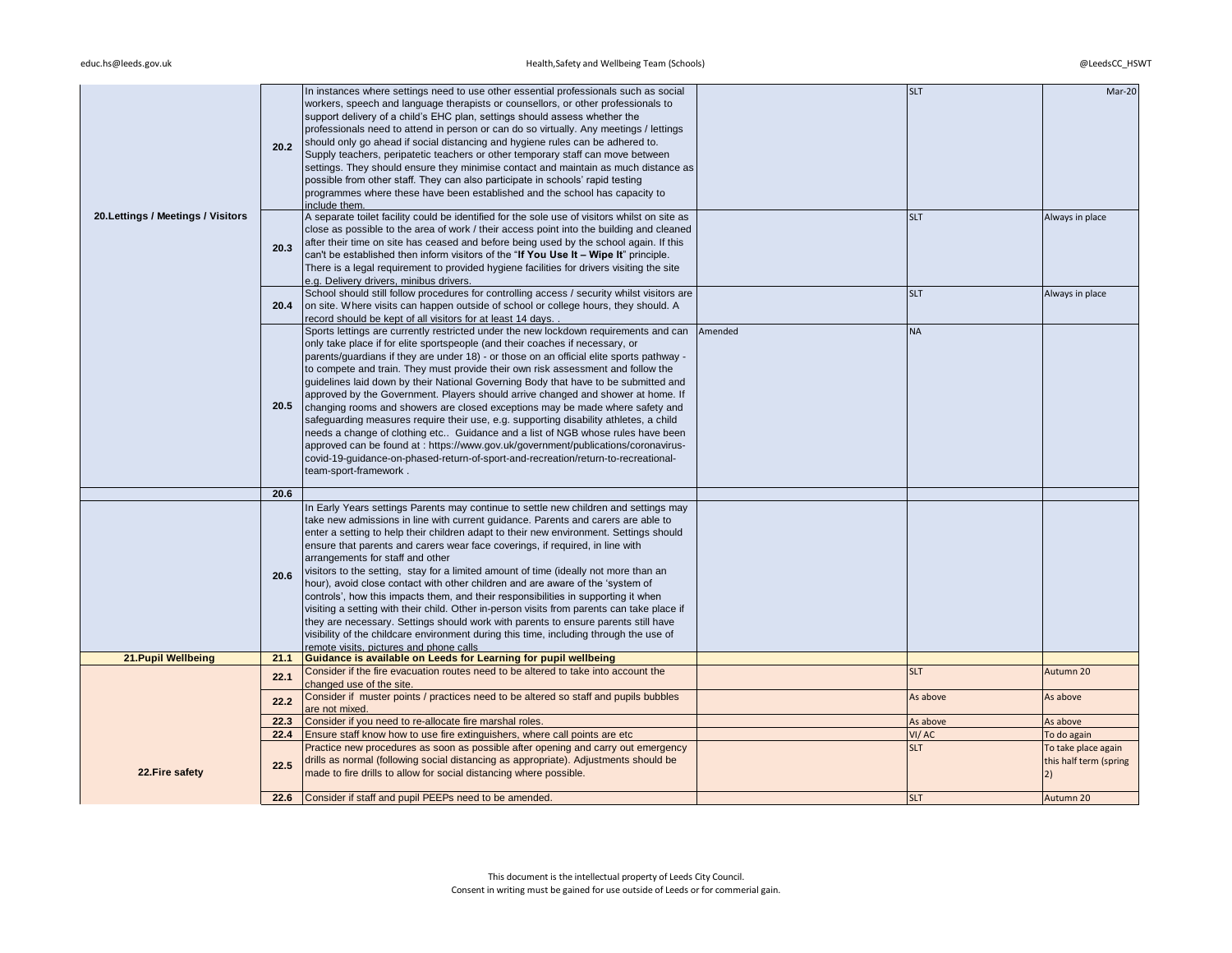|                                                               | 22.7 | If changes are made to the current Fire Evacuation Management Plan and staff re-<br>trained this should be added to your Fire Risk Assessment as an interim measure and<br>a sheet attached marked "Interim Amendments to procedures in relation to COVID-<br>19". LCC sample Fire Risk Assessment has a page in the appendices for<br>interim changes to be noted rather than rewriting sections.                                                                                                                                                                                                                                                                                  |                                    | <b>SLT</b> | To be completed                  |
|---------------------------------------------------------------|------|-------------------------------------------------------------------------------------------------------------------------------------------------------------------------------------------------------------------------------------------------------------------------------------------------------------------------------------------------------------------------------------------------------------------------------------------------------------------------------------------------------------------------------------------------------------------------------------------------------------------------------------------------------------------------------------|------------------------------------|------------|----------------------------------|
| 23. Supervision at Lunchtimes                                 | 23.1 | Consider how to allocate staff at lunchtime to ensure supervisors stay with a<br>consistent group of pupils and have adequate breaks.                                                                                                                                                                                                                                                                                                                                                                                                                                                                                                                                               |                                    | <b>SLT</b> | Autumn 20                        |
|                                                               | 24.1 | Inform catering staff of any changes made from this risk assessment e.g to entry / exit<br>points, fire safety procedures, safequarding etc                                                                                                                                                                                                                                                                                                                                                                                                                                                                                                                                         |                                    | As above   | As above                         |
|                                                               | 24.2 | Discuss with catering staff if there needs to be alterations to menu choices and<br>systems to allow for quicker / easier distribution to pupils / flow through collection<br>points. E.g limiting meal choices (taking onto account specific dietary and allergy<br>needs), provision of 'packed lunches' instead of hot meals.                                                                                                                                                                                                                                                                                                                                                    |                                    | As aboe    | As above                         |
| 24.Catering                                                   | 24.3 | Consider whether meals can be served in the hall or need to be delivered to<br>classrooms and discuss this with catering staff. LCC catering can provide hot and cold<br>grab bags which can be served to pupils in their classrooms for schools using their<br>services and this may be possible for other catering teams to do.                                                                                                                                                                                                                                                                                                                                                   |                                    | As above   | As above                         |
|                                                               | 24.4 | Where possible catering staff should remain in the kitchen / serving hall and use an<br>entrance / exit as close to the kitchen as possible. Catering staff should be informed<br>they must inform the school if there are any positive cases amongst staff on site and<br>schools should report this using the PCIF01 form.                                                                                                                                                                                                                                                                                                                                                        | Amended                            | As above   | As above                         |
|                                                               | 24.5 | Tables / seating set out by catering staff should be cleaned before pupils and staff use<br>them and in between each group of staff and pupils.                                                                                                                                                                                                                                                                                                                                                                                                                                                                                                                                     |                                    | As above   | As above                         |
|                                                               | 24.6 | Catering staff should observe the rules of social distancing and hygiene whilst on site.<br>LCC Catering staff may be wearing face masks due to constraints of social distancing<br>and food hygiene. LCC catering staff are allowed to use alcohol based hand<br>sanitisers.                                                                                                                                                                                                                                                                                                                                                                                                       |                                    | As above   | As above                         |
| <b>25.Staff Training</b>                                      | 25.1 | School staff should be inducted / become familiar with new working practices before<br>opening the school, this is especially important for staff members who are new or who<br>may not have been in school during the past months. See also 2.1.                                                                                                                                                                                                                                                                                                                                                                                                                                   |                                    | <b>SLT</b> | June 20 and reviewed<br>recently |
| 26. Drop off of Essential Items<br><b>Forgotten by Pupils</b> | 26.1 | A system should be put in place for the potential drop off of essential items a pupil<br>may have forgotten e.g medication, packed lunch. For example, a system such as a<br>'quarantine bin' / area outside of school reception where the items are left before being<br>cleaned / wiped with anti-viral wipes and delivered to the pupils base. Staff doing this<br>should thoroughly wash hands before and after handling the items.                                                                                                                                                                                                                                             |                                    | <b>SLT</b> | Autumn 20                        |
|                                                               | 27.1 | Where pupils travel to school by My Bus or School Buses schools should work with<br>West Yorkshire Combined Authority to ensure that drop / off and pick up procedures<br>have been considered. WYCA staff will contact schools directly to discuss school-by-<br>school arrangements. This is likely to include any new drop off / pick up points, how<br>pupils requiring supervision are escorted to / from the buses, opening times /<br>timetables, likely numbers / names of pupils expected to use the buses. Schools may<br>contact debra.bagley@westyorks-ca.gov.uk with all enquiries in the first instance.<br>These contact details should not be shared with families. |                                    | <b>NA</b>  |                                  |
|                                                               | 27.2 | Consider how to keep access to My Bus / School Bus drop off / pick up areas clear of<br>parent / carer vehicles e.g cones, signage etc                                                                                                                                                                                                                                                                                                                                                                                                                                                                                                                                              |                                    | <b>NA</b>  |                                  |
|                                                               | 27.3 | Where possible keep pupils travelling by My Bus / School Bus in the same discrete<br>group within their year group once they are in school. It is very unlikely that children<br>could be transported in class group 'bubbles'. If it can be done it will be, but schools<br>should not assume this can be made to happen. Schools will need to work closely<br>with WYCA to maintain a clear understanding of which children should be travelling to<br>& from school on a school bus in order to safeguard children effectively.                                                                                                                                                  | Children and driver etc wear masks | <b>SLT</b> | Mar-20                           |
|                                                               | 27.4 | For primary school pupils - where there is a need for parents to board a school bus to<br>buckle their children in the expectation is that this will include any parents boarding a<br>bus for this purpose to wear a face mask. Drivers are not permitted to buckle children<br>in. This should be communicated to parents whose children use these buses.                                                                                                                                                                                                                                                                                                                         |                                    | <b>NA</b>  |                                  |

This document is the intellectual property of Leeds City Council.

Consent in writing must be gained for use outside of Leeds or for commerial gain.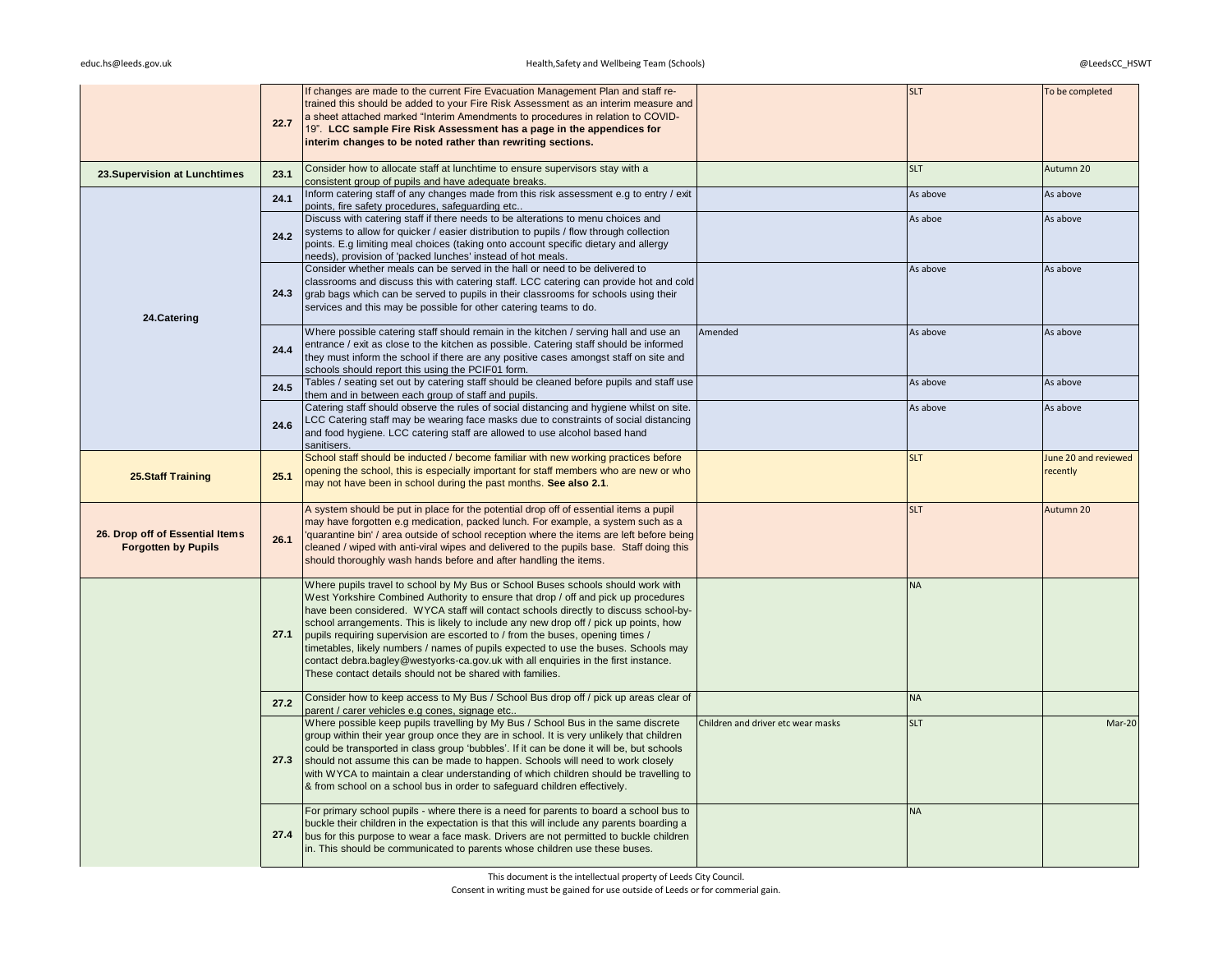|                                                                       |      | Pupils on dedicated school services do not mix with the general public on those<br>journeys and tend to be consistent. Latest advice from the Dept of Education is                                                                                                         | <b>NA</b>  |           |
|-----------------------------------------------------------------------|------|----------------------------------------------------------------------------------------------------------------------------------------------------------------------------------------------------------------------------------------------------------------------------|------------|-----------|
| 27. Transport to School by My Bus<br>or School Buses (not public      |      | thatthose involved in the provision of home to school or college transport must do all<br>that is reasonably practicable to maximise social distancing where possible and<br>minimise the risk of transmission. What is practicable is likely to vary according to         |            |           |
| transport buses)                                                      | 27.5 | local circumstances. Local authorities are not required to uniformly apply the social<br>distancing guidelines for public transport, on dedicated school or college transport.<br>However, distancing should still be put in place within vehicles wherever possible. This |            |           |
|                                                                       |      | means that where fewer children and young people are attending school or college,<br>sufficient levels of capacity should be maintained to maximise social distancing. For                                                                                                 |            |           |
|                                                                       |      | example, through alternate seating or separation between year groups or schools.<br>The approach to dedicated transport should align as far as possible with the principles                                                                                                | <b>NA</b>  |           |
|                                                                       |      | underpinning the system of controls set out in this document and with the approach                                                                                                                                                                                         |            |           |
|                                                                       |      | being adopted for your setting. It is important to consider:<br>• how<br>pupils are grouped together on transport, where possible this should reflect the                                                                                                                  |            |           |
|                                                                       | 27.6 | bubbles that are adopted within the setting<br>• additional cleaning of vehicles                                                                                                                                                                                           |            |           |
|                                                                       |      | organised queuing and boarding where possible, distancing within vehicles wherever                                                                                                                                                                                         |            |           |
|                                                                       |      | possible and maximising the ventilation of fresh air particularly through opening<br>windows and vents,                                                                                                                                                                    |            |           |
|                                                                       |      | • on secondary school services, all children will be required to wear a face covering                                                                                                                                                                                      |            |           |
|                                                                       | 27.7 | unless exempted for medical or other reasons.<br>Travel Assistance Cards to show to the driver are available for download at                                                                                                                                               | <b>SLT</b> | Mar-20    |
|                                                                       |      | wymetro.com.<br>Transport to swimming pools and other centres organised by the Combined Authority                                                                                                                                                                          | <b>NA</b>  |           |
|                                                                       | 27.8 | will not be provided until after the October half term break so that resources can be<br>used to provide additional school bus services. This arrangement may have to be                                                                                                   |            |           |
|                                                                       |      | extended further.                                                                                                                                                                                                                                                          |            |           |
|                                                                       |      | In accordance with advice from PHE, from the autumn term, we recommend that<br>schools advise children and young people aged 11 and over to wear a face covering                                                                                                           | <b>NA</b>  |           |
|                                                                       | 27.9 | when travelling on dedicated transport. This does not apply to people who are exempt<br>from wearing a face covering on public transport.                                                                                                                                  |            |           |
|                                                                       |      | Where applicable, ensure arrangements that impact on other site users e.g. opening                                                                                                                                                                                         | <b>SLT</b> | Mar-20    |
| 28. School Sites Shared with other<br>Users e.g PFI Staff, Children's | 28.1 | times, access / egress routes, changes to fire practices, cleaning regimes, use of<br>shared areas etc are discussed / information provided to users who share the                                                                                                         |            |           |
| <b>Centres</b>                                                        |      | school site.<br>Schools who operate a childrens centre on other premises (fund holder) should                                                                                                                                                                              | <b>SLT</b> | Mar-20    |
|                                                                       | 28.2 | implement the schools Covid 19 risk assessment in that setting.                                                                                                                                                                                                            |            |           |
|                                                                       |      | Staff can take books and other shared resources home if they can be cleaned. If not,<br>or if work is to be marked, staff can wash hands or sanitise before handling / marking                                                                                             | <b>SLT</b> | Mar-20    |
|                                                                       |      | work, at regular intervals throughout and after completing handling / marking.<br>Alternatively resources and marking could be left for at least 48 hours (72 hours for                                                                                                    |            |           |
|                                                                       |      | plastic) before and after handling / marking. It is recommended that paper work to be                                                                                                                                                                                      |            |           |
| 29. Marking / Handling School Work                                    | 29.1 | marked is placed in a plastic bag that can be wiped down after collection of work and<br>before handing work back to the pupils. Other suggestions for assessed work include                                                                                               |            |           |
|                                                                       |      | the use of online or electronic assessments or individual worksheets for assessed<br>work so the pupils can retain their exercise books for lessons. Face shields / masks                                                                                                  |            |           |
|                                                                       |      | could be used for immediate close contact feedback and visualizers may also help. If                                                                                                                                                                                       |            |           |
|                                                                       |      | pupils or staff have been displaying symptoms any work they have handled during that<br>time should be left for at least 48 hours (72 if plastic).                                                                                                                         |            |           |
|                                                                       | 30.1 | Mixing of volunteers across bubbles should be kept to a minimum, and they should<br>remain 2 metres from pupils and staff where possible.                                                                                                                                  | <b>SLT</b> | Autumn 20 |
|                                                                       |      | Settings can continue to engage supply teachers and other supply staff during this<br>period. To minimise the numbers of temporary staff entering the setting consider                                                                                                     | <b>SLT</b> | Autumn 20 |
| 30. Agency staff and volunteers                                       |      | using longer assignments with supply teachers. You should also limit the bubbles                                                                                                                                                                                           |            |           |
|                                                                       | 30.2 | they teach or limit them to bubbles where they can socially distance as far as<br>possible. This would also apply to other temporary staff working in schools such as                                                                                                      |            |           |
|                                                                       |      | peripatetic teachers, sports coaches, and before and after school clubs staff although<br>their attendance on site should be limited where possible.                                                                                                                       |            |           |
|                                                                       |      |                                                                                                                                                                                                                                                                            |            |           |

This document is the intellectual property of Leeds City Council.

Consent in writing must be gained for use outside of Leeds or for commerial gain.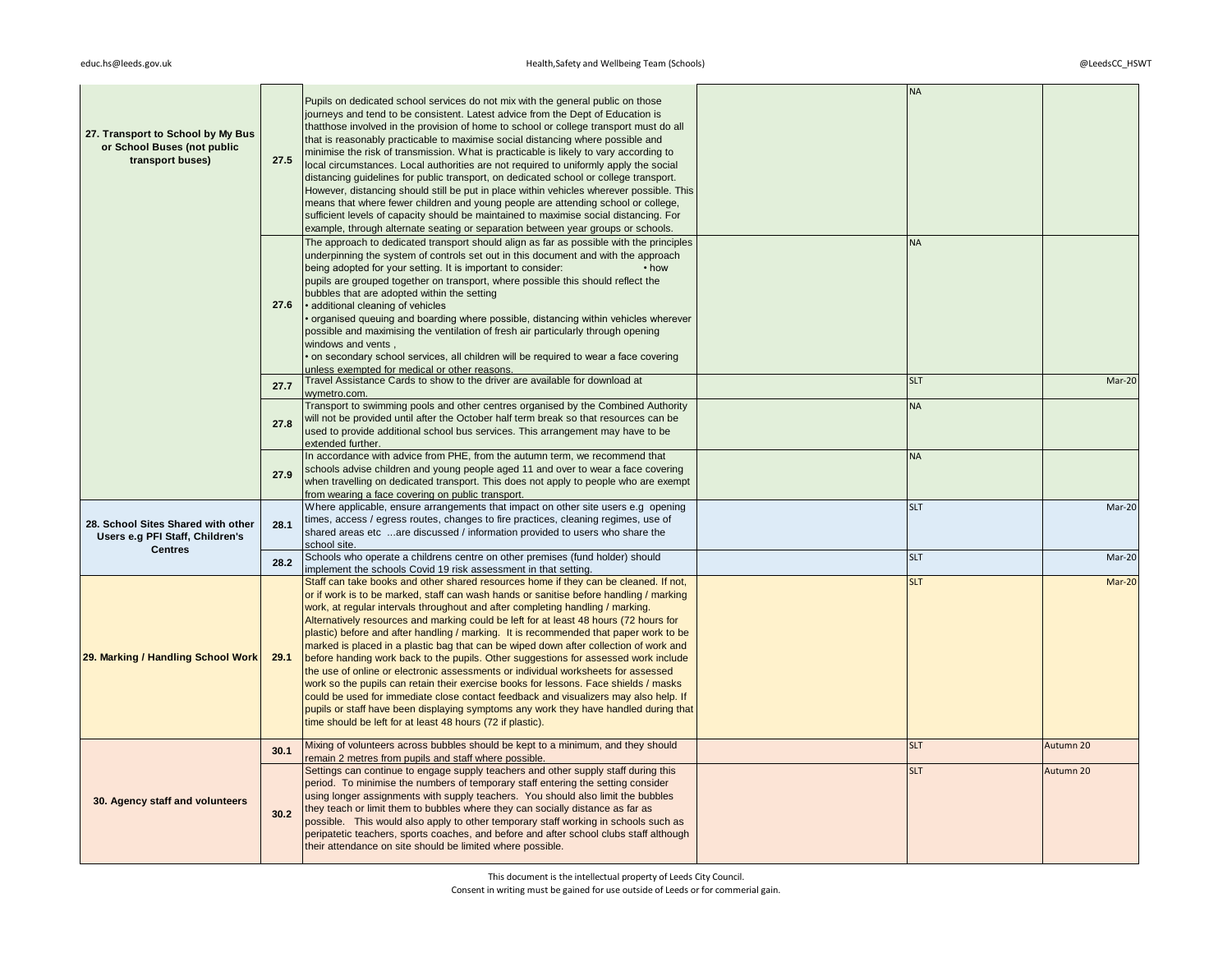| 31. Before and after school clubs | 31.1 | From 8 March, schools can resume all before and after-school educational activities<br>and wraparound childcare for pupils, where this provision is necessary to support<br>parents to work, attend education and access medical care, or is part of a pupil's<br>wider education and training. Vulnerable children can attend settings regardless of<br>circumstance. Advise parents that where they are accessing this provision for their<br>children, that they must only be using this, where the provision is being offered as part<br>of the school's educational activities (including catch-up provision), the provision is as<br>part of their child's efforts to obtain a regulated qualification or meet the entry<br>requirements of an education institution, or the use of the provision is reasonably<br>necessary to support them to work, seek work, undertake education or training, attend<br>a medical appointment or address a medical need or attend a support group.                                                                                                                                                                                                                                                                                                                                                                      | Amended | SLT / OOSC leaders | <b>Jun-20</b> |
|-----------------------------------|------|-------------------------------------------------------------------------------------------------------------------------------------------------------------------------------------------------------------------------------------------------------------------------------------------------------------------------------------------------------------------------------------------------------------------------------------------------------------------------------------------------------------------------------------------------------------------------------------------------------------------------------------------------------------------------------------------------------------------------------------------------------------------------------------------------------------------------------------------------------------------------------------------------------------------------------------------------------------------------------------------------------------------------------------------------------------------------------------------------------------------------------------------------------------------------------------------------------------------------------------------------------------------------------------------------------------------------------------------------------------------|---------|--------------------|---------------|
|                                   | 31.2 | Settings should try to keep to the bubbles in use during the school day where<br>possible. Where it is not possible, or it is impractical to group children in the same<br>bubbles as they are in during the school day - for example, if only one or two children<br>are attending wraparound provision from the same school day bubble - schools and<br>external providers may need to group children with others from outside their school<br>day bubble or from a different school, where children from multiple schools are<br>attending provision. If schools or external providers need to do this, they should seek<br>to keep children in small, consistent groups with the same children each time, as far<br>as this is possible. Smaller consistent groups could be used in different rooms or<br>groups socially distancing in a larger space e.g. the hall. If necessary, it would be<br>appropriate for one staff member to supervise up to two small groups, provided that<br>any relevant ratio requirements are met. The relevant guidance on face coverings in<br>section 17 should be followed depending on the age of children attending.                                                                                                                                                                                                    | Amended | As above           | As above      |
|                                   | 31.3 | Make parents / carers aware that government guidance is that they limit the number of<br>different wraparound providers they access, as far as possible, and assure<br>themselves that the providers are carefully considering their own protective measures,<br>and only use those providers that can demonstrate this.                                                                                                                                                                                                                                                                                                                                                                                                                                                                                                                                                                                                                                                                                                                                                                                                                                                                                                                                                                                                                                          |         | <b>NA</b>          |               |
|                                   | 31.4 | At this current time schools should not open up or hire out their premises for use by<br>external organisations such as sports coaches and wrap around care unless they are<br>for provision to a) vulnerable children and young people, b) other children where the<br>provision is reasonably necessary to enable their parents and carers to work, search<br>for work, undertake education or training, or attend a medical appointment or address<br>a medical need, or attend a support group, c) being used by electively home<br>educating parents as part of their existing arrangements for their child to receive a<br>suitable full-time education, d) being used as part of their efforts to obtain a regulated<br>qualification, meet the entry requirements for an education institution, or to undertake<br>exams and assessments. From the 29th March, and in line with when schools close<br>for the Easter holidays, out-of-school settings and wraparound providers will be able to<br>offer outdoor provision to all children, without restrictions on the purpose for which<br>they may attend. Indoor provision will be able to be offered to the same categories as<br>above with the addition children on free school meals, where they are attending as<br>part of the Department for Education's holiday activities and food programme. | Amended | SLT / Admin Team   | Mar-20        |
|                                   | 32.1 | Singing and playing wind and brass instruments do not currently appear to represent a<br>significantly higher risk than routine speaking and breathing at the same volume, there<br>is now some evidence that additional risk can build from aerosol transmission with<br>volume and with the combined numbers of individuals within a confined space. This is<br>particularly evident for singing and shouting, but with appropriate safety mitigation and<br>consideration, singing, wind and brass teaching can still take place. Schools in local<br>restriction tier 3 areas should not host performances with an audience. Where schools<br>are unable to put on live performances to parents, they may wish to consider<br>alternatives such as live streaming and recording performances, subject to the usual<br>safeguarding considerations and parental permission.                                                                                                                                                                                                                                                                                                                                                                                                                                                                                    |         | <b>SLT</b>         | <b>Jun-20</b> |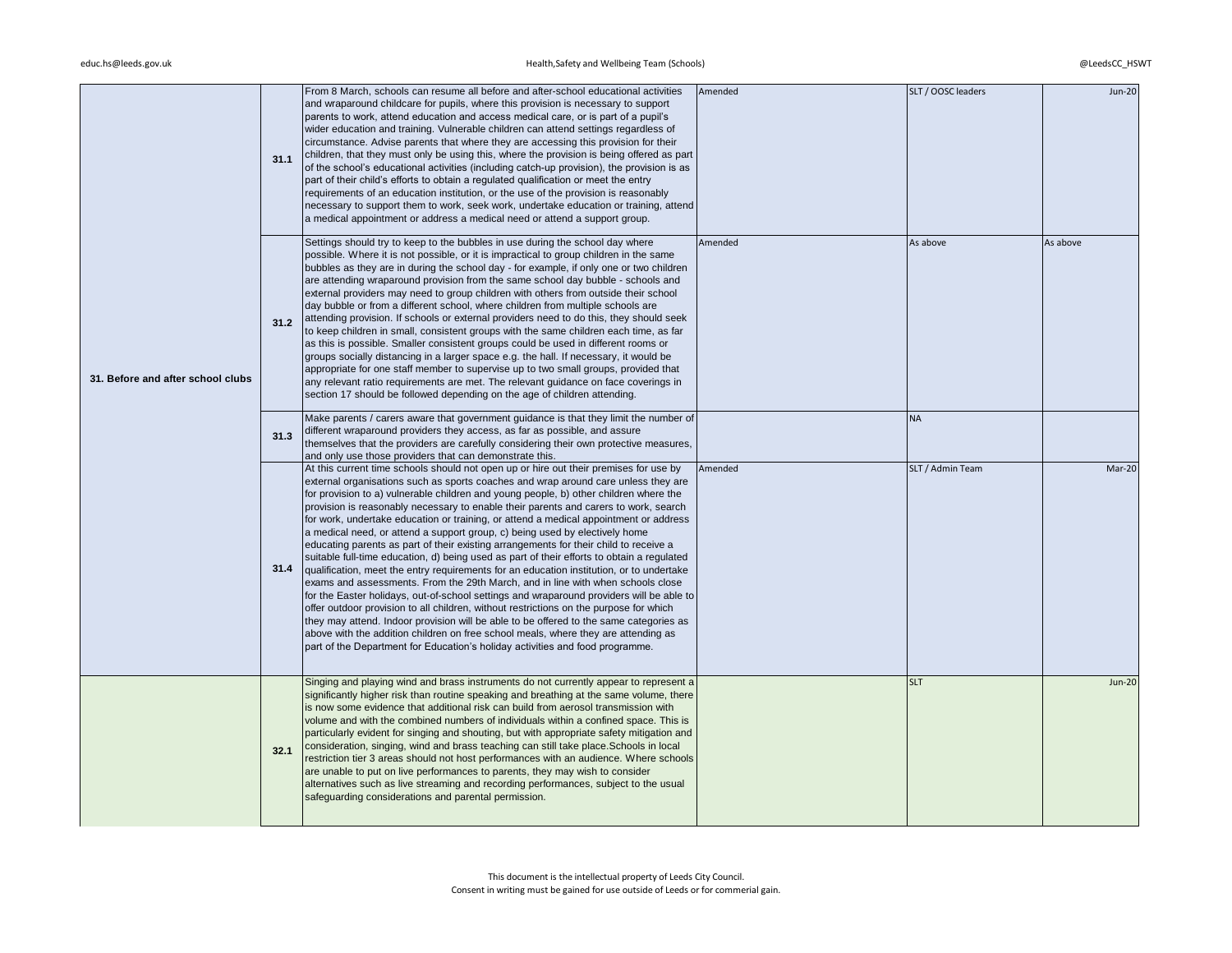|                                                                                                                                                                   | 32.2 | Singing, wind and brass playing should not take place in larger groups such as choirs<br>and ensembles, or assemblies unless significant space, natural airflow (at least<br>10l/s/person for all present, including audiences) and strict social distancing and<br>mitigation as described below can be maintained.                                                                                                                                                                                                                                                                                                                                                                                                                                                                                                                                                                                                                                                                                                                                                                                                                                                                                                                                                                                                                                                                                                                                   | As above   | As above      |
|-------------------------------------------------------------------------------------------------------------------------------------------------------------------|------|--------------------------------------------------------------------------------------------------------------------------------------------------------------------------------------------------------------------------------------------------------------------------------------------------------------------------------------------------------------------------------------------------------------------------------------------------------------------------------------------------------------------------------------------------------------------------------------------------------------------------------------------------------------------------------------------------------------------------------------------------------------------------------------------------------------------------------------------------------------------------------------------------------------------------------------------------------------------------------------------------------------------------------------------------------------------------------------------------------------------------------------------------------------------------------------------------------------------------------------------------------------------------------------------------------------------------------------------------------------------------------------------------------------------------------------------------------|------------|---------------|
| 32. Music and Performing Arts - for<br>detailed guidance follow<br>https://www.gov.uk/guidance/worki<br>ng-safely-during-coronavirus-covid-<br>19/performing-arts | 32.3 | Playing instruments and singing in the smaller groups permitted should take place<br>outdoors wherever possible. If indoors, use a room with as much space as possible,<br>for example, larger rooms; rooms with high ceilings are expected to enable dilution of<br>aerosol transmission. If playing indoors, limiting the numbers to account for ventilation<br>of the space and the ability to social distance. It is important to ensure good<br>ventilation. Schools should observe strict social distancing between each singer and<br>player, and between singers and players, and any other people such as conductors,<br>other musicians, or accompanists. Current guidance is<br>that if the activity is face-to-face and without mitigating actions, 2 metres is<br>appropriate. Mitigating factors include: Pupils and staff being positioned back-to-<br>back or side-to-side when playing or singing (rather than face-to-face, positioning wind<br>and brass players so that the air from their instrument does not blow into another<br>player, use of microphones where possible or encouraging singing quietly.<br>Additionally, schools should keep any background or accompanying music to levels<br>which do not encourage persons to raise their voices unduly. Keep the activity time<br>involved as short as possible and it is recommended individuals are seated rather than<br>standing to help maintain social distancing. | As above   | <b>Jun-20</b> |
|                                                                                                                                                                   | 32.4 | Schools that offer specialist, elite provision in music, dance and drama should also<br>consider the DCMS guidance on the performing arts.<br>https://www.gov.uk/guidance/working-safely-during-coronavirus-covid-19/performing-<br>arts                                                                                                                                                                                                                                                                                                                                                                                                                                                                                                                                                                                                                                                                                                                                                                                                                                                                                                                                                                                                                                                                                                                                                                                                               | <b>NA</b>  |               |
|                                                                                                                                                                   | 32.5 | Avoid sharing instruments and equipment wherever possible. Place name labels on<br>equipment to help identify the designated user, for example, percussionists' own<br>sticks and mallets.<br>If instruments and equipment have to be shared, disinfect regularly (including any<br>packing cases, handles, props, chairs, microphones and music stands).<br>Instruments should be cleaned by the pupils playing them, wherever possible. Schools<br>can continue to engage peripatetic teachers during this period, including staff from<br>music education hubs. Peripatetic teachers can move between schools, for instance,<br>but schools should consider how to minimise the number of visitors where possible. In<br>addition, in individual lessons for music, dance and drama, social distancing should be<br>maintained wherever possible, meaning teachers should not provide physical<br>correction.                                                                                                                                                                                                                                                                                                                                                                                                                                                                                                                                       | <b>SLT</b> | Autumn 20     |
|                                                                                                                                                                   | 32.6 | Consider limiting the number of suppliers when hiring instruments and equipment. You New<br>should agree whose responsibility cleaning hired instruments is with the suppliers.<br>Clean hire equipment, tools or other equipment on arrival and before first use. Use.<br>Equipment and instruments should be stored in a clean location if you take delivery of<br>them before they are needed, and they should be cleaned before first use and before<br>returning the instrument.                                                                                                                                                                                                                                                                                                                                                                                                                                                                                                                                                                                                                                                                                                                                                                                                                                                                                                                                                                  | <b>SLT</b> | $Mar-21$      |
|                                                                                                                                                                   | 33.1 | Schools can hold PE lessons indoors, including those that involve activities related to<br>team sports, for example practising specific techniques, within their own system of<br>controls. For sport provision, outdoor sports should be prioritised where possible, and<br>large indoor spaces used where it is not, maximising natural ventilation flows (through<br>opening windows and doors or using air conditioning systems wherever possible)<br>distancing between pupils and paying scrupulous attention to cleaning and hygiene.<br>This is particularly important in a sports setting because of the way in which people<br>breathe during exercise. External facilities can also be used in line with government<br>guidance for the use of, and travel to and from, those facilities. Pupils should be kept in<br>consistent groups. Sports equipment that has been touched / handled should be<br>cleaned between groups and pupils and staff should clean their hands before and after<br>activities. Alternately you can rota use so it is not used for 72 hours between groups.<br>Hand sanitiser would be useful to use regularly during sporting activities.                                                                                                                                                                                                                                                                      | <b>SLT</b> | Mar-20        |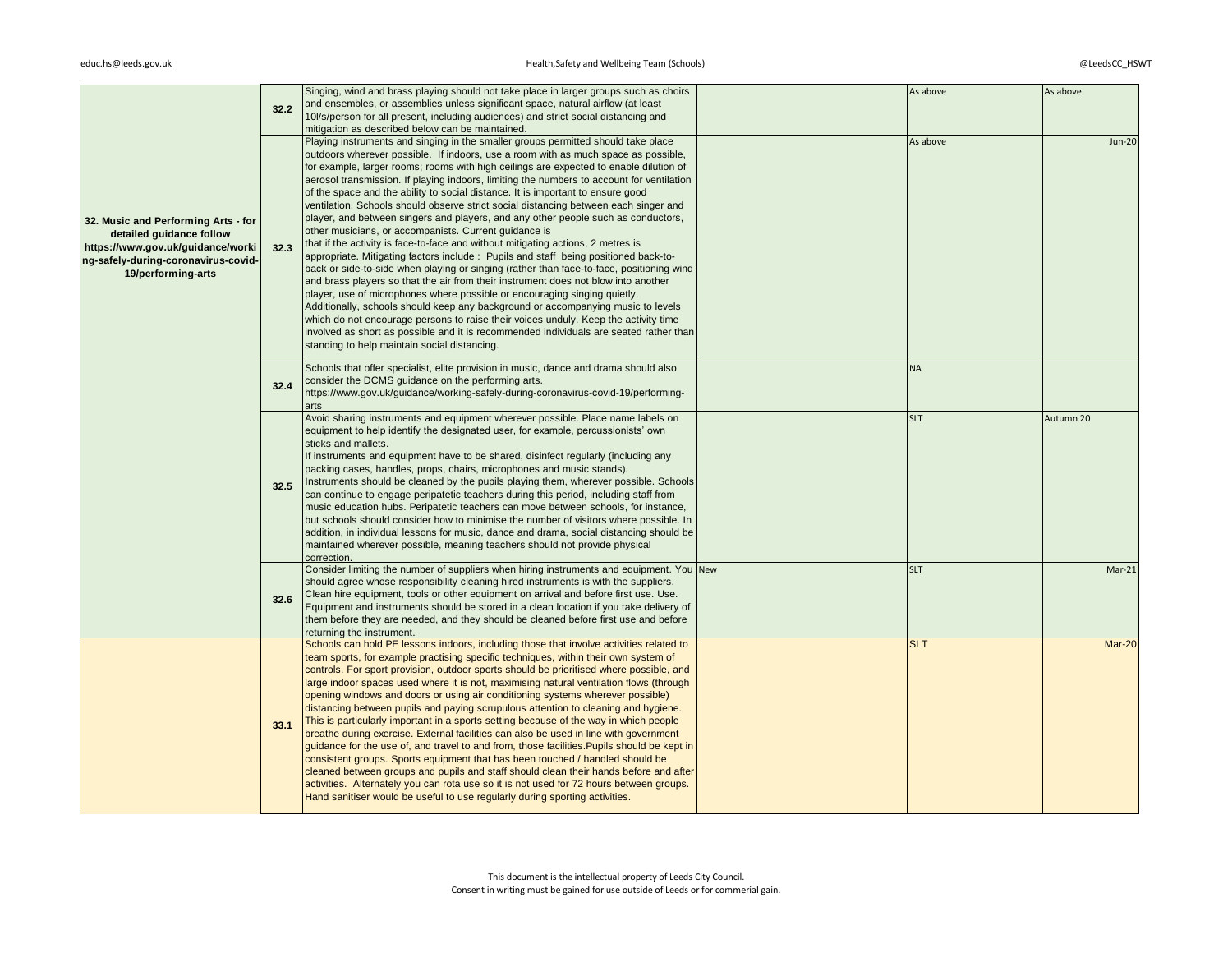|                                  | 33.2 | Schools have the flexibility to decide how physical education, sport and physical<br>activity will be provided whilst following the measures in their system of controls.<br>Sports whose national governing bodies have developed guidance under the<br>principles of the government's guidance on team sport and been approved by the<br>government are permitted. The ability for schools to offer team sports is likely to be<br>limited. Where schools are considering team sports schools must only consider those<br>sports whose national governing bodies have developed guidance under the principles<br>of the government's guidance on team sport and been approved by the government<br>https://www.gov.uk/guidance/coronavirus-covid-19-grassroots-sports-guidance-for-<br>safe-provision-including-team-sport-contact-combat-sport-and-organised-sport-events.<br>Competition between different schools should not take place.                                                                                                                                                                                                                                                                                                                                                                                                                                                                                                                                                                                                                                                                                                                                                                                   |         | As above            | As above      |
|----------------------------------|------|---------------------------------------------------------------------------------------------------------------------------------------------------------------------------------------------------------------------------------------------------------------------------------------------------------------------------------------------------------------------------------------------------------------------------------------------------------------------------------------------------------------------------------------------------------------------------------------------------------------------------------------------------------------------------------------------------------------------------------------------------------------------------------------------------------------------------------------------------------------------------------------------------------------------------------------------------------------------------------------------------------------------------------------------------------------------------------------------------------------------------------------------------------------------------------------------------------------------------------------------------------------------------------------------------------------------------------------------------------------------------------------------------------------------------------------------------------------------------------------------------------------------------------------------------------------------------------------------------------------------------------------------------------------------------------------------------------------------------------|---------|---------------------|---------------|
|                                  | 33.3 | External facilities can also be used in line with government guidance for the use of,<br>and travel to and from those facilities.                                                                                                                                                                                                                                                                                                                                                                                                                                                                                                                                                                                                                                                                                                                                                                                                                                                                                                                                                                                                                                                                                                                                                                                                                                                                                                                                                                                                                                                                                                                                                                                               |         | <b>NA currently</b> |               |
|                                  | 33.4 | PE, sport and physical activity provided by schools to their own pupils under their<br>systems of control can continue. This includes sports clubs or activities before or after<br>school, in addition to their regular PE lessons for those pupils eligible to attend school.                                                                                                                                                                                                                                                                                                                                                                                                                                                                                                                                                                                                                                                                                                                                                                                                                                                                                                                                                                                                                                                                                                                                                                                                                                                                                                                                                                                                                                                 | Amended | SLT / RH            | $Jan-21$      |
| 33. PE / Sports including dance. | 33.5 | Avoid sharing instruments and equipment wherever possible. Place name labels on<br>equipment to help identify the designated user, for example, percussionists' own<br>sticks and mallets.<br>If instruments and equipment have to be shared, disinfect regularly (including any<br>packing cases, handles, props, chairs, microphones and music stands). Pick up and<br>drop off collection points should be created where possible, rather than passing<br>equipment such as props, scripts, scores and microphones hand-to-hand. Limit<br>handling of music scores, parts and scripts to the individual using them.<br>Instruments should be cleaned by the pupils playing them, wherever possible. Schools<br>can continue to engage peripatetic teachers during this period, including staff from<br>music education hubs. Peripatetic teachers can move between schools, for instance,<br>but schools should consider how to minimise the number of visitors where possible. In<br>addition, in individual lessons for music, dance and drama, social distancing should be<br>maintained wherever possible, meaning teachers should not provide physical<br>correction. Individual lessons in music, dance and drama can continue in schools and<br>organisations providing out of school childcare. This may mean teachers interacting<br>with pupils from multiple groups, so you will need to take particular care, in line with<br>the measures on peripatetic teachers.<br>If there is no viable alternative, music lessons in private homes can resume, following<br>the same guidelines, and additionally following the government guidance for working in<br>homes, and the guidance for out-of-school provision. | Amended | <b>SLT</b>          | <b>Jun-20</b> |
|                                  | 33.6 | Amalgamated into 33.3                                                                                                                                                                                                                                                                                                                                                                                                                                                                                                                                                                                                                                                                                                                                                                                                                                                                                                                                                                                                                                                                                                                                                                                                                                                                                                                                                                                                                                                                                                                                                                                                                                                                                                           |         |                     |               |
|                                  | 33.7 | PE - there is additional advice available in the following two documents found on L4L<br>and Evolve for additional controls that may be needed for PE if these have not already<br>been assessed.<br>AfPE - Interpreting the government guidance in a PESSA context.<br>https://www.afpe.org.uk/physical-education/updated-covid-19-quidance-interpreting-<br>the-government-guidance-in-a-pesspa-context/<br>YST - PE COVID Response - delivery principles (contains wellbeing element for both<br>primary & secondary). Swimming - https://www.swimming.org/swimengland/pool-<br>return-guidance-documents/                                                                                                                                                                                                                                                                                                                                                                                                                                                                                                                                                                                                                                                                                                                                                                                                                                                                                                                                                                                                                                                                                                                   | Amended | JL / MP             | <b>Mar-21</b> |
| 34. Science and D&T              | 34.1 | CLEAPSS have extensive guidance on lesson delivery with Covid 19 controls (which<br>is being updated at present) https://www.cleapss.org.uk/                                                                                                                                                                                                                                                                                                                                                                                                                                                                                                                                                                                                                                                                                                                                                                                                                                                                                                                                                                                                                                                                                                                                                                                                                                                                                                                                                                                                                                                                                                                                                                                    |         |                     |               |
|                                  | 35.1 | General - Resources that are shared between classes or bubbles, such as sports, art<br>and science equipment should be cleaned meticulously between bubbles, or rotated<br>to allow them to be left unused for a period of 48 hours (72 hours for plastics) between<br>use by different bubbles.                                                                                                                                                                                                                                                                                                                                                                                                                                                                                                                                                                                                                                                                                                                                                                                                                                                                                                                                                                                                                                                                                                                                                                                                                                                                                                                                                                                                                                |         | SLT / Admin team    | <b>Jun-20</b> |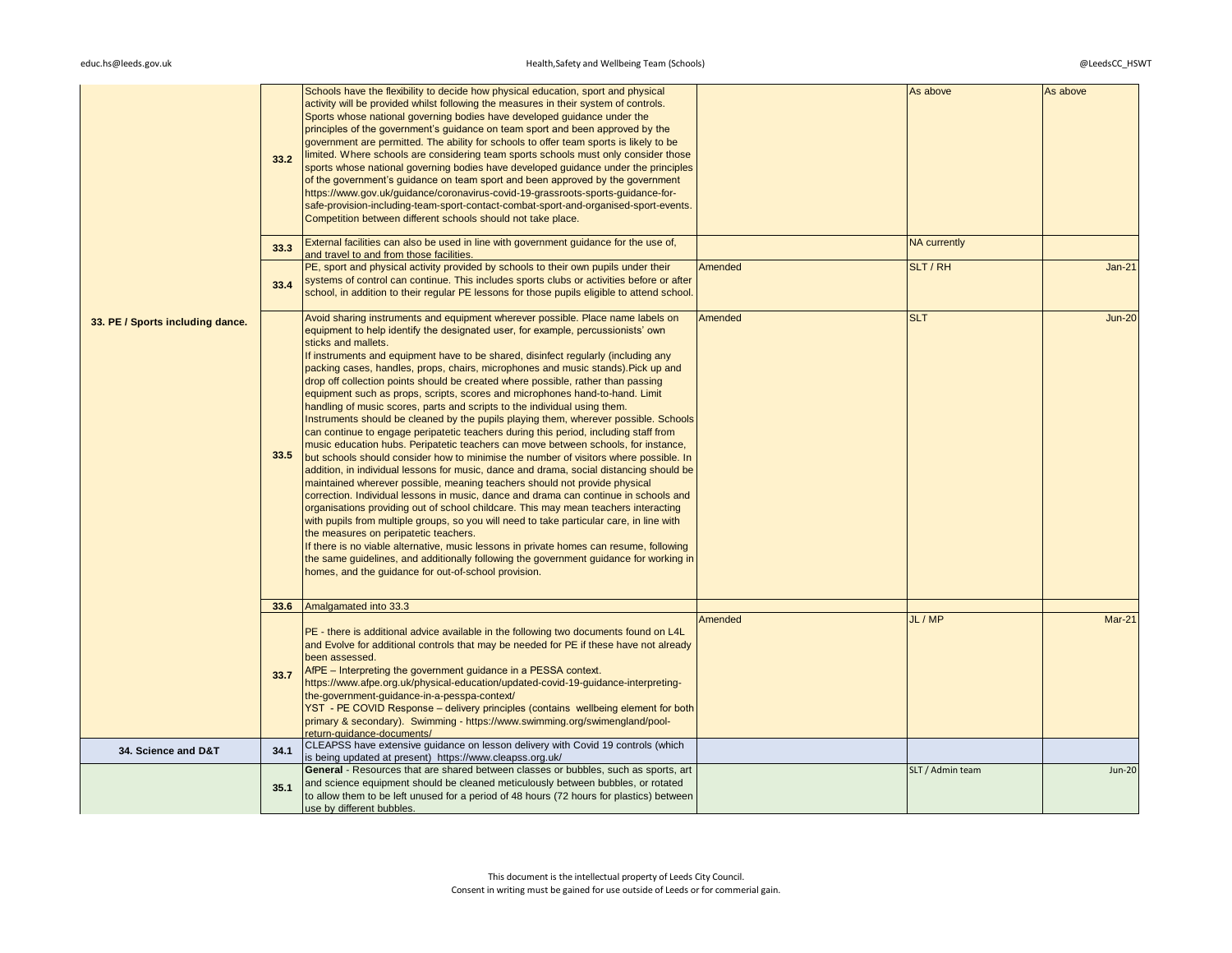| <b>35. Shared Resources</b> | 35.2<br>35.3 | General - Minimise, or remove altogether, soft toys, soft decorations e.g hanging<br>displays in classrooms and other more difficult to keep clean equipment. Other<br>equipment that is kept for the sole use of a discreet group of staff and pupils can be<br>cleaned at the end of the day, but keep to a minimum. Settings will need to make an<br>assessment of the cleanability of equipment used in the delivery of therapies (for<br>example, physiotherapy equipment, sensory equipment), to determine whether this<br>equipment can withstand cleaning and disinfection between each use (and how easy<br>or practical it would be to do so) before it is put back into general use. Where cleaning<br>or disinfection is not possible or practical, resources will have to be restricted to one<br>user, or be left unused for a period of 48 hours (72 hours for plastics) between use by<br>different individuals. The exception to this would be a piece of equipment such as a<br>weighted blanket that is required for a specific sensory need. The risks generated by<br>removing this support could potentially be greater than the risk of infection. Such<br>equipment should remain solely for the use of one bubble and be washed at the end of<br>every day.<br>Staff Rooms - Consider stopping the use of shared resources such as fridges, milk,<br>tea, coffee etc to minimise touch points and advise staff to bring their own provisions |         | SLT / SR<br><b>SLT</b> | Mar-20<br>Mar-20 |
|-----------------------------|--------------|-----------------------------------------------------------------------------------------------------------------------------------------------------------------------------------------------------------------------------------------------------------------------------------------------------------------------------------------------------------------------------------------------------------------------------------------------------------------------------------------------------------------------------------------------------------------------------------------------------------------------------------------------------------------------------------------------------------------------------------------------------------------------------------------------------------------------------------------------------------------------------------------------------------------------------------------------------------------------------------------------------------------------------------------------------------------------------------------------------------------------------------------------------------------------------------------------------------------------------------------------------------------------------------------------------------------------------------------------------------------------------------------------------------------------------------------------------------------------|---------|------------------------|------------------|
|                             | 35.4         | in (in a cool bag if food needs to be kept cold).<br>Play equipment - Indoor and outdoor play equipment should be more frequently<br>cleaned. This would also apply to resources used inside and outside by wraparound<br>care providers. If it cannot easily be cleaned after each bubble use throughout the day<br>or kept for one bubble at all times you could consider allocating specific equipment to<br>a specific bubble on a daily rota basis. Strict hand hygiene is essential if equipment is<br>shared and users must wash their hands before and after using outdoor play<br>equipment and maintain social distancing where possible.                                                                                                                                                                                                                                                                                                                                                                                                                                                                                                                                                                                                                                                                                                                                                                                                                   |         | <b>SLT</b>             | Mar-20           |
|                             | 35.5         | <b>Classroom resources</b> - For individual and very frequently used equipment, such as<br>pencils and pens, it is recommended that staff and pupils have their own items that<br>are not shared. Classroom based resources, such as books and games, can be used<br>and shared within the bubble; these should be cleaned regularly, along with all<br>frequently touched surfaces. Reduce the use of shared resources e.g stationary,<br>books etc. and allocate individual resources to pupils wherever possible. It is still<br>recommended that children and young people limit the amount of equipment they<br>bring into the setting each day, to essentials such as lunch boxes, hats, coats, books,<br>stationery and mobile phones. Bags are allowed. Pupils and teachers can take books<br>and other shared resources home, although unnecessary sharing should be avoided,<br>especially where this does not contribute to pupil education and development. Similar<br>rules on hand cleaning, cleaning of the resources and rotation should apply to these                                                                                                                                                                                                                                                                                                                                                                                               |         | <b>SLT</b>             | <b>Jun-20</b>    |
|                             | 35.6         | Early Years - Shared materials and surfaces should be cleaned and disinfected more<br>frequently. Malleable materials for messy play can be used provided they can be<br>handled by a consistent group of children of and that no one else outside this group<br>can come into contact with it. Alternatively single user alternatives can be used. The<br>malleable material for messy play (for example sand/water/mud) must be able to be<br>used and cleaned - including being replaced - regularly in accordance with the<br>manufacturer's instructions, where applicable. Children and staff should wash their<br>hands thoroughly before and after messy play. Frequently touched surfaces,<br>equipment, tools and resources for messy play should be thoroughly cleaned and<br>dried before they are used by a different group Consider the rotation of resources to<br>limit what needs to be cleaned on a daily basis and to allow access to a range of<br>activities.                                                                                                                                                                                                                                                                                                                                                                                                                                                                                    | Amended | SR / VI                | Mar-20           |
|                             | 35.7         | Pupils can take resources e.g library books, home as long as they are quarantined for<br>48 hours (72 if plastic) on their return if they cannot be cleaned.                                                                                                                                                                                                                                                                                                                                                                                                                                                                                                                                                                                                                                                                                                                                                                                                                                                                                                                                                                                                                                                                                                                                                                                                                                                                                                          |         | <b>SLT</b>             | <b>Jun-20</b>    |
|                             | 36.1         | Good record keeping is key to managing any potential positive cases and / or<br>outbreaks.                                                                                                                                                                                                                                                                                                                                                                                                                                                                                                                                                                                                                                                                                                                                                                                                                                                                                                                                                                                                                                                                                                                                                                                                                                                                                                                                                                            |         | Admin team             | Mar-20           |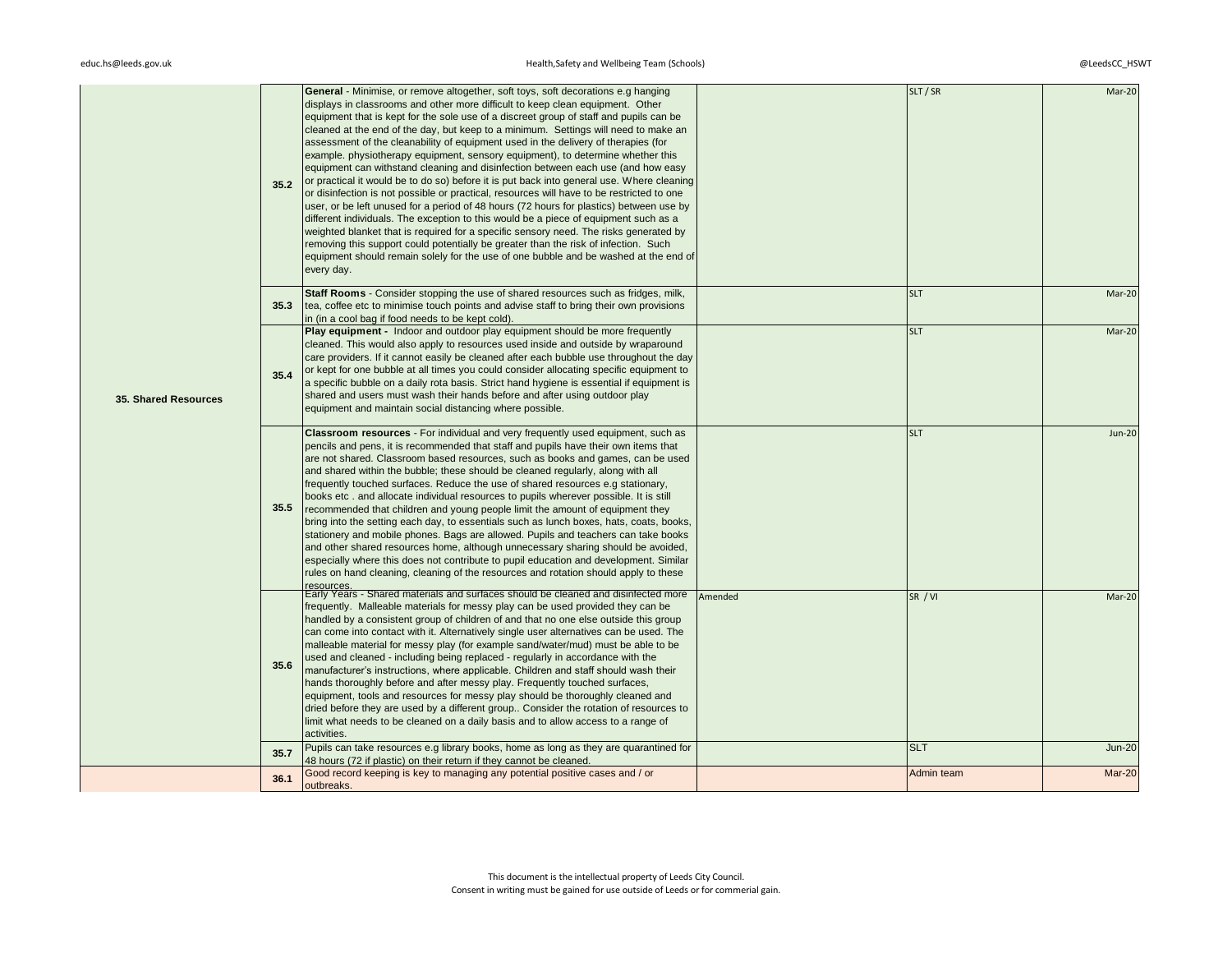| 36. Record Keeping                                                                                   | 36.2 | Records should be kept of pupils and staff in each bubble, and any close contact that<br>takes places between pupils and staff in different groups. Records of visitors, agency<br>staff, volunteers etc and who they have been working with should also be kept. In<br>order to keep this proportionate you can utilise existing recording practices e.g class /<br>lesson registers, signing in / out systems, meeting registers, training records, physical<br>intervention records and first aid records. Schools do not need to ask pupils to record<br>everyone they have spent time with each day or ask staff to keep definitive records in<br>a way that is overly burdensome.                                                                                                                                                                                                                                                                                                                                                                                                                                                                                                                                                                                                                                                                                                                                                                                                                                                                                                                                                                                                                     | As above   | As above |
|------------------------------------------------------------------------------------------------------|------|-------------------------------------------------------------------------------------------------------------------------------------------------------------------------------------------------------------------------------------------------------------------------------------------------------------------------------------------------------------------------------------------------------------------------------------------------------------------------------------------------------------------------------------------------------------------------------------------------------------------------------------------------------------------------------------------------------------------------------------------------------------------------------------------------------------------------------------------------------------------------------------------------------------------------------------------------------------------------------------------------------------------------------------------------------------------------------------------------------------------------------------------------------------------------------------------------------------------------------------------------------------------------------------------------------------------------------------------------------------------------------------------------------------------------------------------------------------------------------------------------------------------------------------------------------------------------------------------------------------------------------------------------------------------------------------------------------------|------------|----------|
|                                                                                                      | 36.3 | If your existing systems to not record times when pupils, staff and others are working<br>together e.g small group intervention work, PPA cover, use a simple signing in / out<br>system for the class / area or a simple activity / register record.                                                                                                                                                                                                                                                                                                                                                                                                                                                                                                                                                                                                                                                                                                                                                                                                                                                                                                                                                                                                                                                                                                                                                                                                                                                                                                                                                                                                                                                       | <b>NA</b>  |          |
|                                                                                                      | 36.4 | It is good practice to record cases where pupils and staff are symptomatic or test<br>positive / negative as this will help identify close contacts if needed and whether there<br>is a potential outbreak. CPOMs could be used for this for pupils and / or a simple<br>spreadsheet for staff and pupils. A sample one is provided on LfL.                                                                                                                                                                                                                                                                                                                                                                                                                                                                                                                                                                                                                                                                                                                                                                                                                                                                                                                                                                                                                                                                                                                                                                                                                                                                                                                                                                 | Admin team | As above |
|                                                                                                      | 36.5 | A record should be kept of which staff have assisted pupils or staff who are displaying<br>symptoms. This could be via first aid records or could be added to the simple<br>spreadsheet if used.                                                                                                                                                                                                                                                                                                                                                                                                                                                                                                                                                                                                                                                                                                                                                                                                                                                                                                                                                                                                                                                                                                                                                                                                                                                                                                                                                                                                                                                                                                            | As above   | As above |
| 37. Use of school minibuses /<br>transport e.g for visits, transfer<br>between settings, emergencies | 37.1 | The approach to minibus / coach / private vehicle transport should align as far as<br>possible with the principles underpinning the system of controls set out in this<br>document and with the approach being adopted for your setting. It is important to<br>consider:<br>• how pupils are grouped together on transport, where possible this should reflect the<br>bubbles that are adopted in your setting,<br>use of hand sanitiser before boarding and after disembarking (putting sanitiser on<br>whilst on board could cause spillages and slip hazards). Drivers and passenger<br>assistants should use alcohol hand rub or sanitiser at intervals throughout the journey,<br>and should always do so after performing tasks such as helping a child into the<br>vehicle or handling a child's belongings.<br>· additional cleaning of vehicles,<br>organised queuing and boarding,<br>distancing within vehicles wherever possible and maximising the ventilation of fresh<br>air particularly through opening windows and vents, avoiding the use of face to face<br>seating on home to school transport wherever possible<br>• the use of face coverings for staff and children over the age of 6 (unless exempted<br>for medical or other reasons) where appropriate - for example if they are likely to come<br>into close contact with people outside of their group.<br>Children should be<br>encouraged to carry tissues on home to school transport. These will need to be<br>disposed of in a covered bin. Where it is not possible to have a bin on board, schools<br>should have a suitable disposal process on arrival, in line with their process for<br>disposing of face coverings | <b>SLT</b> | Mar-20   |
|                                                                                                      | 38.1 | GCSEs, A and AS level exams will not go ahead this summer as planned. Schools<br>undertaking mock exams / other exams should follow the advice below.                                                                                                                                                                                                                                                                                                                                                                                                                                                                                                                                                                                                                                                                                                                                                                                                                                                                                                                                                                                                                                                                                                                                                                                                                                                                                                                                                                                                                                                                                                                                                       | <b>NA</b>  |          |
|                                                                                                      | 38.2 | Collect and keep contact information for candidates and invigilators so that you can<br>use it to identify close contacts if needed. This is particularly important for any external<br>visitors, including any non-school staff assisting with exams, and candidates not on<br>roll at the setting.                                                                                                                                                                                                                                                                                                                                                                                                                                                                                                                                                                                                                                                                                                                                                                                                                                                                                                                                                                                                                                                                                                                                                                                                                                                                                                                                                                                                        | <b>NA</b>  |          |
|                                                                                                      | 38.3 | Ensure every exam has a seating plan, so the names of the invigilators can be cross<br>referenced to the contact details held for candidates and invigilators.                                                                                                                                                                                                                                                                                                                                                                                                                                                                                                                                                                                                                                                                                                                                                                                                                                                                                                                                                                                                                                                                                                                                                                                                                                                                                                                                                                                                                                                                                                                                              | <b>NA</b>  |          |
|                                                                                                      | 38.4 | Make arrangements to ensure candidates that arrive before the scheduled start time<br>of exams are kept separate from other students arriving at the school or college. This<br>is likely to include a location where candidates will wait before the exam that can<br>support social distancing between group 'bubbles' as well as between on-roll and off-<br>roll candidates                                                                                                                                                                                                                                                                                                                                                                                                                                                                                                                                                                                                                                                                                                                                                                                                                                                                                                                                                                                                                                                                                                                                                                                                                                                                                                                             | <b>NA</b>  |          |
|                                                                                                      | 38.5 | Make sure that any candidates who arrive late for the exam follow social distancing<br>measures                                                                                                                                                                                                                                                                                                                                                                                                                                                                                                                                                                                                                                                                                                                                                                                                                                                                                                                                                                                                                                                                                                                                                                                                                                                                                                                                                                                                                                                                                                                                                                                                             | <b>NA</b>  |          |
|                                                                                                      | 38.6 | Make sure that there is a plan to manage candidates leaving the exam room and site,<br>particularly as exams may finish at different times. As part of this take into account<br>any candidates who need extra time in exams.                                                                                                                                                                                                                                                                                                                                                                                                                                                                                                                                                                                                                                                                                                                                                                                                                                                                                                                                                                                                                                                                                                                                                                                                                                                                                                                                                                                                                                                                               | <b>NA</b>  |          |